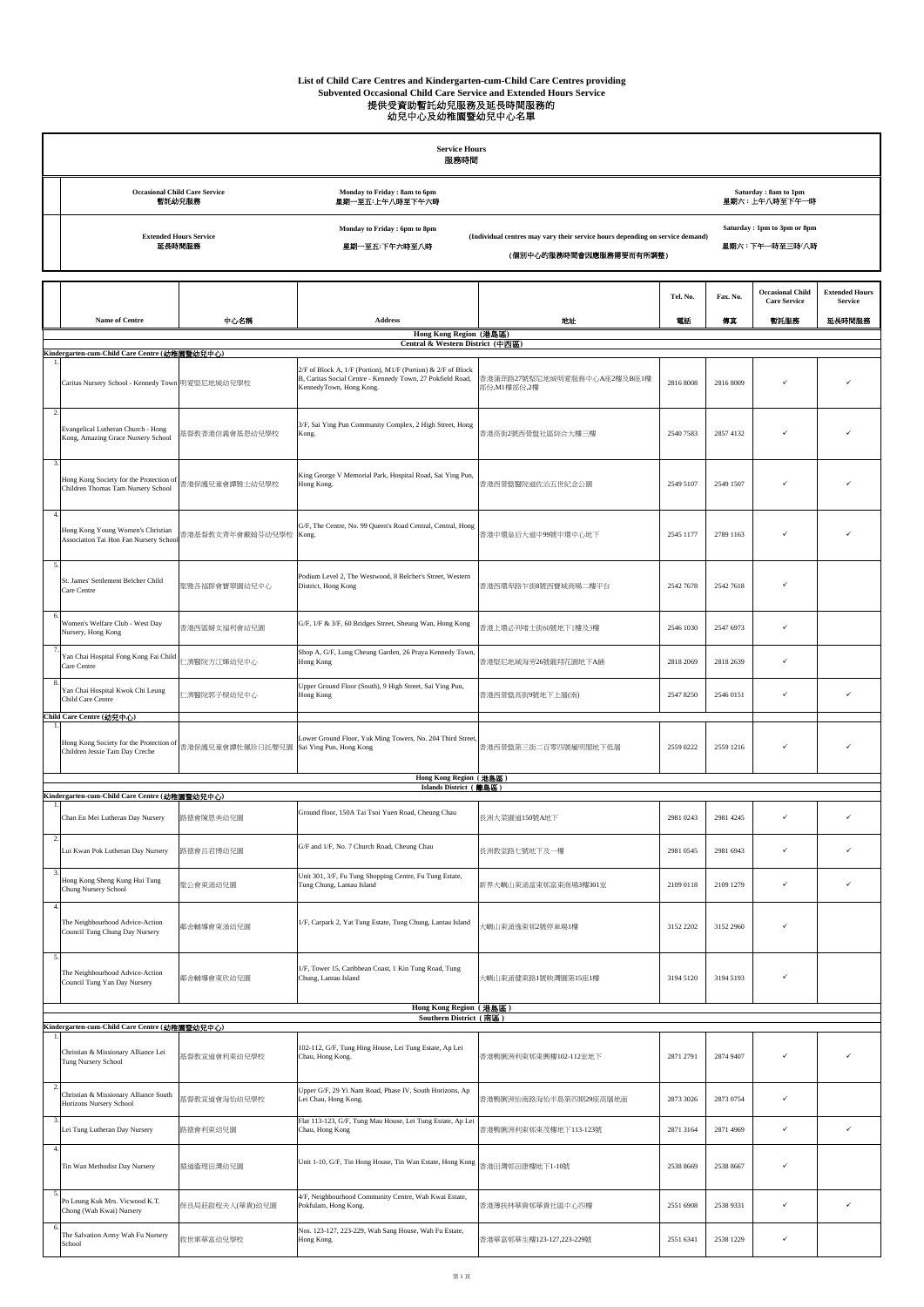|                         |                                                                                                                      |                                                          |                                                                                                                |                                        | Tel. No.  | Fax. No.  | <b>Occasional Child</b><br><b>Care Service</b> | <b>Extended Hours</b><br>Service |
|-------------------------|----------------------------------------------------------------------------------------------------------------------|----------------------------------------------------------|----------------------------------------------------------------------------------------------------------------|----------------------------------------|-----------|-----------|------------------------------------------------|----------------------------------|
|                         | <b>Name of Centre</b>                                                                                                | 中心名稱                                                     | <b>Address</b>                                                                                                 | 地址                                     | 電話        | 傳真        | 暫託服務                                           | 延長時間服務                           |
| $\overline{7}$          | Women's Welfare Club, Western<br>District, Ap Lei Chau Day Nursery,<br>Hong Kong                                     | 香港西區婦女福利會鴨脷洲邨幼兒園                                         | 1-12, G/F, Lei Ning House, Ap Lei Chau Estate, Ap Lei Chau,<br>Hong Kong.                                      | 香港鴨脷洲鴨脷洲西邨利寧樓地下1-12號                   | 2554 3470 | 2580 9810 |                                                |                                  |
|                         | Kindergarten-cum-Mixed Child Care Centre (幼稚園暨綜合幼兒中心)<br>TWGHs Shiu Wong Lee Moon Fook<br>Nursery School             | 東華三院蕭旺李滿福幼兒園                                             | Shops 1 & 2, Upper G/F, Comfort Centre, 18 Yue Fai Road,<br>Aberdeen, Hong Kong.                               | 香港香港仔漁暉道18號港暉中心高層地下1-2號                | 2580 2273 | 2580 2040 | ✓                                              |                                  |
|                         |                                                                                                                      |                                                          | Hong Kong Region (港島區)<br>Eastern District (東區)                                                                |                                        |           |           |                                                |                                  |
|                         | Kindergarten-c <u>um</u> -Child Care Centre (幼稚園暨幼兒中心)                                                               |                                                          |                                                                                                                |                                        |           |           |                                                |                                  |
|                         | Caritas Lions Club of Hong Kong<br>(Pacific) Nursery School                                                          | 明愛香港太平洋獅子會幼兒學校                                           | G/F, Carport Block, Harmony Garden, 9 Siu Sai Wan Road,<br>Chai Wan, Hong Kong.                                | 香港柴灣小西灣道9號富欣花園停車場地下                    | 2505 3553 | 2505 2400 | ✓                                              |                                  |
| 2.<br>$\overline{3}$    | Evangelical Lutheran Church - Hong<br>Kong, Hing Wah Nursery School                                                  | 基督教香港信義會興華幼兒學校                                           | G/F, May Wah House, Hing Wah (I) Estate, Chai Wan, Hong<br>Kong.                                               | 昏港柴灣興華一邨美華樓地下                          | 2421 5859 | 2897 5557 |                                                |                                  |
|                         | Heng Fa Chuen Lutheran Day Nursery                                                                                   | 路德會杏花邨幼兒園                                                | Ground Floor, 100 Shing Tai Road, Heng Fa Chuen, Chai<br>Wan, Hong Kong                                        | 香港柴灣杏花邨盛泰道100號地下                       | 2897 6225 | 2505 5361 | ✓                                              |                                  |
| $\overline{4}$          | Hong Kong & Kowloon Kaifong<br>Women's Association Ting Yuk Chee<br>Nursery                                          | 港九街坊婦女會丁毓珠幼兒園                                            | Podium, Level 6, Perfect Mount Garden, Po Man Street,<br>Shaukiwan, Hong Kong                                  | 香港筲箕灣寶文街峻峰花園第六層平台                      | 2885 9622 | 2513 6866 | ✓                                              |                                  |
| 5                       | Hong Kong & Kowloon Kaifong<br>Women's Association Wan Tsui Nursery                                                  | 港九街坊婦女會環翠幼兒園                                             | G/F, Hei Tsui House, Wan Tsui Estate, Chai Wan, Hong Kong                                                      | 香港柴灣環翠邨喜翠樓地下                           | 2898 8241 | 2556 5546 | ✓                                              |                                  |
| 6                       | The Hong Kong Chinese Women's Club<br>Nursery School                                                                 | 香港中國婦女會幼兒園                                               | G/F, Yiu Fook House, Yiu Tung Estate, Shau Kei Wan, Hong<br>Kong.                                              | 香港筲箕灣耀東邨耀福樓地下                          | 2568 2110 | 2885 1807 | ✓                                              |                                  |
|                         | The Hong Kong Federation of Youth<br>Groups Ching Lok Nursery                                                        | 香港青年協會青樂幼兒園                                              | G/F, Lee Ga Building, 129 Sai Wan Ho Street, Sai Wan Ho,<br>Hong Kong                                          | 香港西灣河西灣河街129號利基大廈地下                    | 2886 8856 | 2886 8923 | ✓                                              |                                  |
|                         | Hong Kong Society for the Protection of<br>Children Aw Hoe Nursery School                                            | 香港保護兒童會胡好幼兒學校                                            | Unit 4-10, G/F, Sui Keung House, Siu Sai Wan Estate, Chai<br>Wan, Hong Kong.                                   | 香港柴灣小西灣邨瑞強樓地下4-10號                     | 2889 7447 | 2889 1312 |                                                |                                  |
| 9                       | Lutheran Philip House Hing Man<br>Nursery School                                                                     | 粵南信義會腓力堂興民幼兒學園                                           | Level 3, Community Building, Hing Man Estate, Chai Wan,<br>Hong Kong.                                          | 香港柴灣興民邨社區中心大樓第三層                       | 2558 8070 | 2515 3743 | ✓                                              |                                  |
| 10.                     | Po Leung Kuk Wai Yin Nursery                                                                                         | 保良局慧妍雅集幼兒園                                               | Unit A, 1/F, Quarry Bay Community Complex, 1 Greig Road,<br>Quarry Bay, Hong Kong.                             | 香港鰂魚涌基利路1號鰂魚涌社區綜合大樓1樓A                 | 2590 6332 | 2590 6320 |                                                |                                  |
| 11.                     | TWGHs Chiap Hua Cheng's Nursery<br>School                                                                            | 東華三院捷和鄭氏幼兒園                                              | 3/F, Chai Wan Municipal Services Building, 338 Chai Wan<br>Road, Hong Kong.                                    | 香港柴灣道338號柴灣市政大廈3樓                      | 2558 6639 | 2558 1182 | ✓                                              |                                  |
| 12<br>13.               | Tung Wah Group of Hospitals Fong Shu<br>Chuen Nursery School                                                         | 東華三院方樹泉幼兒園                                               | Portion of Ground Foor, Causeway Bay Community Centre, 7<br>Fook Yum Road, Causeway Bay, Hong Kong.            | 香港銅鑼灣福蔭道7號銅鑼灣社區中心地下                    | 2887 2106 | 2571 9367 |                                                |                                  |
|                         | Women's Welfare Club (Eastern<br>District) Hong Kong Lai Kwai Tim Day<br>Nursery                                     | 香港東區婦女福利會黎桂添幼兒園                                          | 2/F, Island Place, 53 Tanner Road, North Point, Hong Kong                                                      | 香港北角丹拿道53號港運城2樓                        | 2856 3192 | 2856 9958 | ✓                                              |                                  |
| 14                      | Women's Welfare Club Western District 香港西區婦女福利會何瑞棠紀念幼兒<br>David WOO Memorial Day Nursery<br>Child Care Centre (幼兒中心) | 岗                                                        | G/F, Yiu Ming House, Yiu Tung Estate, Yiu Hing Road, Shau<br>Kei Wan, Hong Kong                                | 香港筲箕灣耀興路耀東邨耀明樓地下                       | 2567 1414 | 2539 5822 | ✓                                              |                                  |
|                         | Children SIA Shaukiwan Day Creche                                                                                    | Hong Kong Society for the Protection of 香港保護兒童會新航筒箕灣日託嬰兒 | 458, Shaukiwan Road, Hong Kong                                                                                 | 香港筲箕灣道458號                             | 2560 1112 | 2560 1470 | ✓                                              |                                  |
|                         | Kindergarten-cum-Mixed Child Care Centre (幼稚園暨綜合幼兒中心)<br>The Salvation Army North Point<br>Nursery School and Creche | 救世軍北角幼兒學校暨育嬰園                                            | Podium Level 2, Healthy Village, 6 Healthy Street Central,<br>North Point, Hong Kong<br>Hong Kong Region (港島區) | 香港北角健康中街6號健康邨平台二層                      | 2856 0892 | 2856 1398 |                                                | ✓                                |
|                         | Kindergarten-cum-Child Care Centre (幼稚園暨幼兒中心)                                                                        |                                                          | Wanchai District (灣仔區)                                                                                         |                                        |           |           |                                                |                                  |
|                         | Hong Kong Christian Service Times<br>Nursery School                                                                  | 香港基督教服務處時代幼兒學校                                           | G/F, Shop B & 1st Floor, Times Towers, 391-407 Jaffe Road,<br>Wan Chai, Hong Kong.                             | 香港灣仔謝斐道391-407號新時代中心地下B舗及一樓            | 2833 6600 | 2833 6555 | ✓                                              |                                  |
| $\overline{2}$          | Po Leung Kuk Chu Lee Yuet Wah<br>Nursery                                                                             | 保良局朱李月華幼兒園                                               | 66 Leighton Road, Causeway Bay, Hong Kong.                                                                     | 香港銅鑼灣禮頓道66號                            | 2277 8383 | 2890 8397 | ✓                                              | ✓                                |
| $\overline{\mathbf{3}}$ | St. James' Settlement Causeway Bay<br>Child Care Centre                                                              | 聖雅各福群會銅鑼灣幼兒中心                                            | G/F, Shop 3,8-10 & 1/F, Progress Commercial Building, 7-17<br>Irving Street, Causeway Bay, Hong Kong           | 香港銅鑼灣伊榮街7-17號欣榮商業大廈1/F及3,8-10號地鋪       | 2808 1780 | 2881 8971 | ✓                                              |                                  |
|                         | Tung Wah Group of Hospitals Mr. &<br>Mrs. Lee Yin Yee Nursery School<br>Child Care Centre (幼兒中心)                     | 東華三院李賢義伉儷<br>幼兒園                                         | Shops A-C on G/F & 1/F, Tung Kai Building, 158-172 Jaffe<br>Road & 20 Fleming Road, Hong Kong                  | 香港謝斐道158-172號及菲林明道20號東基大廈地下至1樓<br>A-C鋪 | 2507 3997 | 2511 8387 | ✓                                              |                                  |
|                         | Po Leung Kuk Mok Hing Yiu Creche<br>Kindergarten-cum-Mixed Child Care Centre (幼稚園暨綜合幼兒中心)                            | 保良局莫慶堯育嬰園                                                | 2nd floor, Po Leung Kuk Vocational Training Centre, 66<br>Leighton Road, Causeway Bay, Hong Kong               | 香港銅鑼灣禮頓道66號保良局工藝院2樓                    | 2277 8199 | 2577 0819 | ✓                                              | $\checkmark$                     |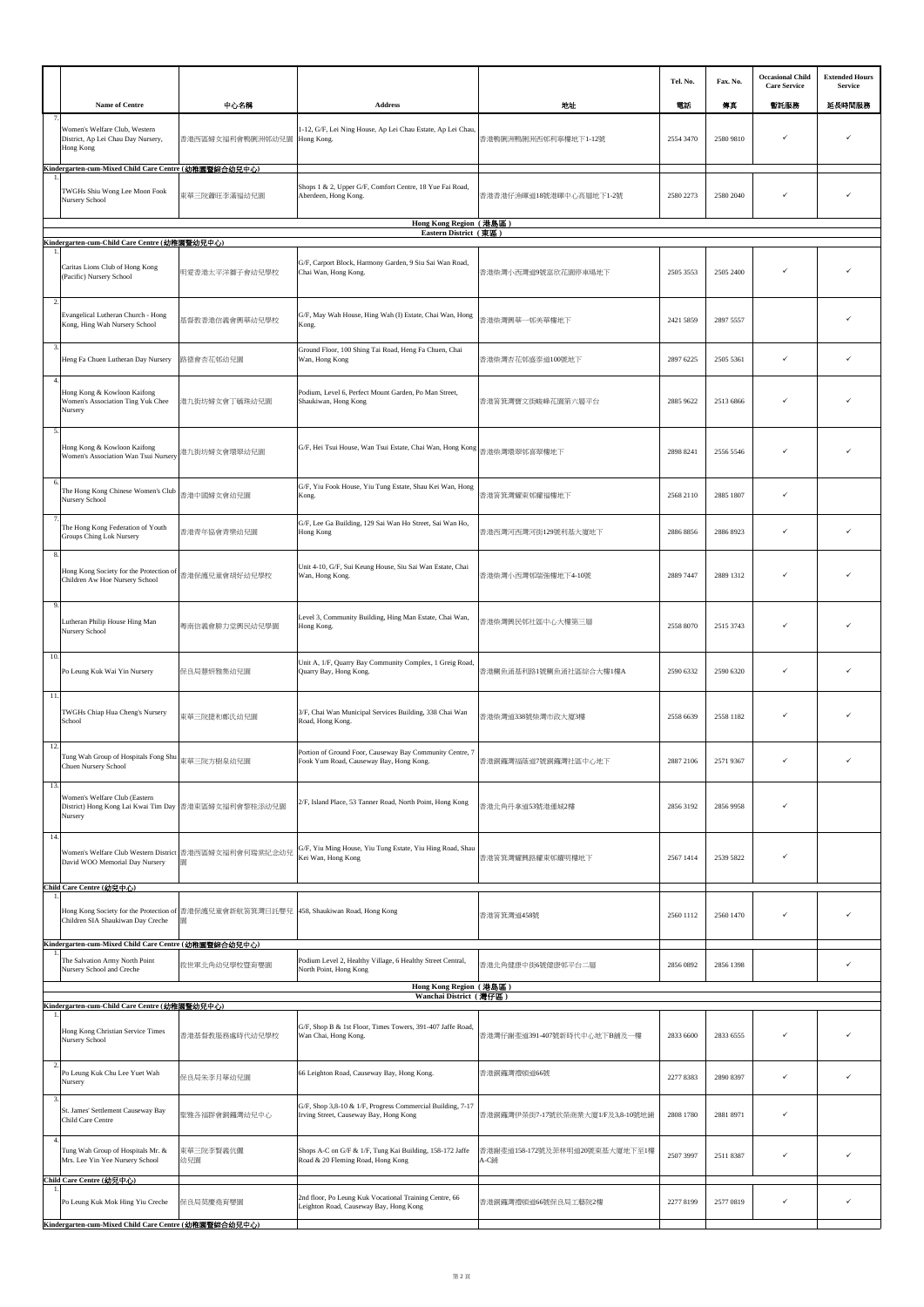|                          |                                                                                                                                                  |                   |                                                                                                       |                            | Tel. No.  | Fax. No.  | <b>Occasional Child</b><br><b>Care Service</b> | <b>Extended Hours</b><br>Service |
|--------------------------|--------------------------------------------------------------------------------------------------------------------------------------------------|-------------------|-------------------------------------------------------------------------------------------------------|----------------------------|-----------|-----------|------------------------------------------------|----------------------------------|
|                          | Name of Centre                                                                                                                                   | 中心名稱              | Address                                                                                               | 地址                         | 電話        | 傳真        | 暂託服務                                           | 延長時間服務                           |
|                          | St. James' Settlement Child Care Centre<br>(Kennedy Road)                                                                                        | 聖雅各福群會幼兒中心(堅尼地道)  | 3/F-6/F (portion), 100 Kennedy Road, Wan Chai, Hong Kong 香港灣仔堅尼地道100號3樓-6樓部份                          |                            | 2596 2523 | 2838 2019 | ✓                                              |                                  |
|                          |                                                                                                                                                  |                   | East Kowloon Region (東九龍區)<br>Kwun Tong District (觀塘區)                                                |                            |           |           |                                                |                                  |
|                          | Kindergarten-cum-Child Care Centre (幼稚園暨幼兒中心)<br>Garden Estate Baptist Nursery School                                                            | 花園大廈浸信會幼兒學校       | Room 37, 2/F, Lotus Tower 2, Garden Estate, 297 Ngau Tau<br>Kok Road, Kwun Tong, Kowloon.             | 九龍觀塘牛頭角道297號花園大厦玉蓮台2座2樓37室 | 2345 4340 | 2345 2713 | ✓                                              |                                  |
| $\overline{2}$           | The Boys' and Girls' Clubs Association<br>of Hong Kong Cheerland Nursery<br>School (Kowloon Bay)                                                 | 香港小童群益會樂緻幼兒園(九龍灣) | G/F, Shops 11-13, Chevalier Commercial Centre, 8 Wang Hoi<br>Road, Kwun Tong, Kowloon.                | 九龍觀塘宏開道8號其士商業中心11-13號地下    | 2796 2122 | 2755 1355 | ✓                                              |                                  |
| 3                        | Caritas Nursery School - Lei Yue Mun                                                                                                             | 明愛鯉魚門幼兒學校         | G/F, Wing B & C, Lei Sang House, Lei Yue Mun Estate,<br>Kwun Tong, Kwoloon.                           | 九龍觀塘鯉魚門邨鯉生樓地下B及C翼          | 2246 5002 | 2246 5001 | ✓                                              | ✓                                |
| $\overline{4}$           | Caritas Nursery School - Yau Tong                                                                                                                | 明愛油塘幼兒學校          | Level 2, 60 Lei Yue Mun Road, Yau Tong, Kowloon.                                                      | 九龍油塘鯉魚門道60號第2層平台           | 2717 1098 | 2717 1094 | ✓                                              | ✓                                |
| $\overline{\phantom{a}}$ | Shun Tin Rhenish Nursery                                                                                                                         | 禮賢會順天幼兒園          | Unit 19-31, G/F, Low Block, Tin Wan House, Shun Tin<br>Estate, Kwun Tong, Kowloon.                    | 九龍觀塘順天邨天韻樓低座地下19-31號       | 2790 2765 | 2950 9527 | ✓                                              |                                  |
| 6.                       | Christian Family Service Centre Tak Tin   基督教家庭服務中心德田幼兒園<br>Day Nursery                                                                          |                   | Top Floor, Carpark Block, Hong Nga Court, Lam Tin,<br>Kowloon                                         | 九龍藍田康雅苑停車場頂樓               | 2775 2881 | 2348 3124 | ✓                                              |                                  |
| -7                       | Evangelical Lutheran Church - Hong<br>Kong, Ling On Nursery School                                                                               | 基督教香港信義會靈安幼兒學校    | Lam Tin (West) Estate Community Centre, 5/F, 71 Kai Tin<br>Road, Lam Tin, Kowloon.                    | 九龍藍田啟田道71號藍田西區社區中心六樓       | 2775 6767 | 2349 4817 | ✓                                              |                                  |
| 8.<br>9.                 | Buddhist Chi Wai Day Nursery                                                                                                                     | 佛教慈慧幼兒園           | Unit 3, G/F, Hon Chung House, Wan Hon Estate, Kwun Tong,<br>Kowloon                                   | 九龍觀塘雲漢邨漢松樓3號地下             | 2345 6832 | 2389 5190 | ✓                                              |                                  |
|                          | Hong Kong Christian Service Kwun<br>Tong Nursery School                                                                                          | 香港基督教服務處觀塘幼兒學校    | 4th Floor, Kwun Tong Community Centre, 17 Tsui Ping<br>Road, Kwun Tong, Kowloon.                      | 九龍觀塘翠屏道17號觀塘社區服務中心五樓       | 2389 1866 | 2345 3525 | ✓                                              |                                  |
| 10.                      | Hong Kong Society for the Protection of<br>Children Mr. & Mrs. Thomas Tam<br>Nursery School                                                      | 香港保護兒童會譚雅士伉儷幼兒學校  | 3/F, Sai Cho Wan Neighbourhood Community Centre, 81 Cha<br>Kwo Ling Road, Kwun Tong, Kowloon.         | 九龍官塘茶果嶺道81號茜草灣鄰里社區中心三樓     | 2347 9286 | 2349 7393 | ✓                                              |                                  |
| 11.                      | Hong Kong Student Aid Society Po Tat<br>Nursery                                                                                                  | 香港學生輔助會寶達幼兒園      | Wing B & C, G/F, Tat Yan House, Po Tat Estate, Sau Mau<br>Ping, Kowloon.                              | 九龍秀茂坪寶達邨達欣樓地下B&C翼          | 2997 4601 | 2997 4609 | ✓                                              |                                  |
| 12                       | Lutheran Philip House Kai Yip Nursery<br>School                                                                                                  | 粤南信義會腓力堂啟業幼兒學園    | No. 15-18 & 24-27, Kai Ning House, Ground Floor, Kai Yip<br>Estate, Kowloon.                          | 九龍啟業邨啟寧樓15-18及24-27室地下     | 2757 9529 | 2754 4137 | ✓                                              |                                  |
| 13.                      | New Kowloon Women Association Lok<br>Wah Nursery                                                                                                 | 新九龍婦女會樂華幼兒園       | 5/F, Lok Wah Estate Community Centre, Chun Wah Road,<br>Ngau Tau Kok, Kowloon                         | 九龍牛頭角振華道樂華社區中心六樓           | 2796 2535 | 2796 2574 | $\checkmark$                                   |                                  |
| 14                       | Po Leung Kuk Cheng Kwan How Yin<br>Nursery                                                                                                       | 保良局鄭關巧妍幼兒園        | Unit 2, 1/F, Tak Hong House, Tak Tin Estate, Lam Tin,<br>Kowloon                                      | 九龍藍田德田邨德康樓一樓二號             | 2709 2280 | 2709 1860 | ✓                                              | ✓                                |
| 15.                      | Po Leung Kuk Kim Huynh Nursery                                                                                                                   | 保良局黃樹雄幼兒園         | G/F, 125-132, Wong Shek House, Ping Shek Estate,<br>Kowloon.                                          | 九龍坪石邨黃石樓125-132號地下         | 2320 6671 | 2321 4219 | $\checkmark$                                   | ✓                                |
| 16.                      | Po Leung Kuk Ng Po Ling<br>Nursery                                                                                                               | 保良局吳寶玲幼兒園         | Unit 21-34, Podium Level, Tsui To House, Tsui Ping Estate,<br>Tsui Ping Road, Kwun Tong, Kowloon.     | 九龍觀塘翠屏道翠屏邨翠桃樓21至34號平台      | 2727 1405 | 2349 7153 | ✓                                              | ✓                                |
| 17.                      | Po Leung Kuk Lee Siu Chan Nursery                                                                                                                | 保良局李筱參幼兒園         | 5th floor, Shun Lee Estate Community Centre, Shun Lee<br>Estate, Kwun Tong, Kowloon.                  | 九龍觀塘順利邨順利社區中心六樓            | 2343 9038 | 2950 9498 | ✓                                              | ✓                                |
| 18.                      | Pok Oi Hospital Sy Siok Chun Day<br>Nursery                                                                                                      | 博愛醫院施淑鎮幼兒中心       | Flat No. 1, G/F, Tsui Mei House, Tsui Ping (South) Estate,<br>Kwun Tong, Kowloon                      | 九龍觀塘翠屏南邨翠楣樓地下一號            | 2772 0811 | 2772 0331 |                                                | ✓                                |
| 19.                      | Pok Oi Hospital Chan Hsu Fong Lam<br>Day Nursery                                                                                                 | 博愛醫院陳徐鳳蘭幼兒中心      | Unit No. 204, 2/F, Kwong Tin Shopping Centre, Kwong Tin<br>Estate, 168 Pik Wan Road, Lam Tin, Kowloon | 九龍藍田碧雲道168號廣田邨廣田商場二樓204室   | 2349 1588 | 2349 1374 | ✓                                              | ✓                                |
| 20.                      | Sisters of the Immaculate Heart of Mary<br>Gospel Sau Mau Ping Child Care Centre                                                                 | 聖母潔心會福音秀茂坪幼兒中心    | G/F, Wing B & C, Sau Yue House, Sau Mau Ping Estate,<br>Kowloon                                       | 九龍秀茂坪邨秀裕樓地下B&C翼            | 2346 0072 | 2709 9269 | ✓                                              |                                  |
| 21.                      | St. Vincent de Paul Nursery School                                                                                                               | 天主教聖雲先幼兒學校        | 2/F, Bo Fung Building, 5 Horse Shoe Lane, Kwun Tong,<br>Kowloon.                                      | 九龍觀塘馬蹄徑五號寶峯大廈二樓            | 2389 3228 | 2389 7610 | $\checkmark$                                   | ✓                                |
| 22.                      | Tsung Tsin Mission of Hong Kong On<br>Yee Nursery School                                                                                         | 基督教香港崇真會安怡幼兒學校    | G/F, Ko Shing House, Ko Yee Estate, Ko Chiu Road, Yau<br>Tong, Kowloon.                               | 九龍油塘高超道高怡邨高盛樓地下            | 2727 6468 | 2775 2583 | ✓                                              | ✓                                |
| 23.                      | TWGHs Chan Han Nursery School                                                                                                                    | 東華三院陳嫺幼兒園         | Unit 2, G/F, Sau Fu House, Sau Ming Road, Sau Mau Ping (I)<br>Estate, Kowloon.                        | 九龍秀茂坪邨秀明道秀富樓地下二室           | 2340 5982 | 2772 3599 | ✓                                              | ✓                                |
|                          | Kindergarten-cum-Mixed Child Care Centre (幼稚園暨綜合幼兒中心)<br>Christian Family Service Centre<br>Cheerland Child Care Centre                          | 基督教家庭服務中心趣樂幼兒中心   | 3/F, 3 Tsui Ping Road, Kwun Tong, Kowloon                                                             | 九龍觀塘翠屏道三號三樓                | 2389 3363 | 2389 7213 |                                                | ✓                                |
|                          |                                                                                                                                                  |                   | East Kowloon Region (東九龍區)<br>Wong Tai Sin District (黃大仙區)                                            |                            |           |           |                                                |                                  |
|                          | Kindergarten-cum-Child Care Centre (幼稚園暨幼兒中心)<br>The Boys' & Girls' Clubs Association of<br>Hong Kong Cheerland Nursery School<br>(Wong Tai Sin) | 香港小童群益會樂緻幼兒園(黃大仙) | G/F, Tat Sin House, Upper Wong Tai Sin Estate, Kowloon.                                               | 九龍黃大仙上邨達善樓地下               | 2216 4216 | 2216 4811 | ✓                                              |                                  |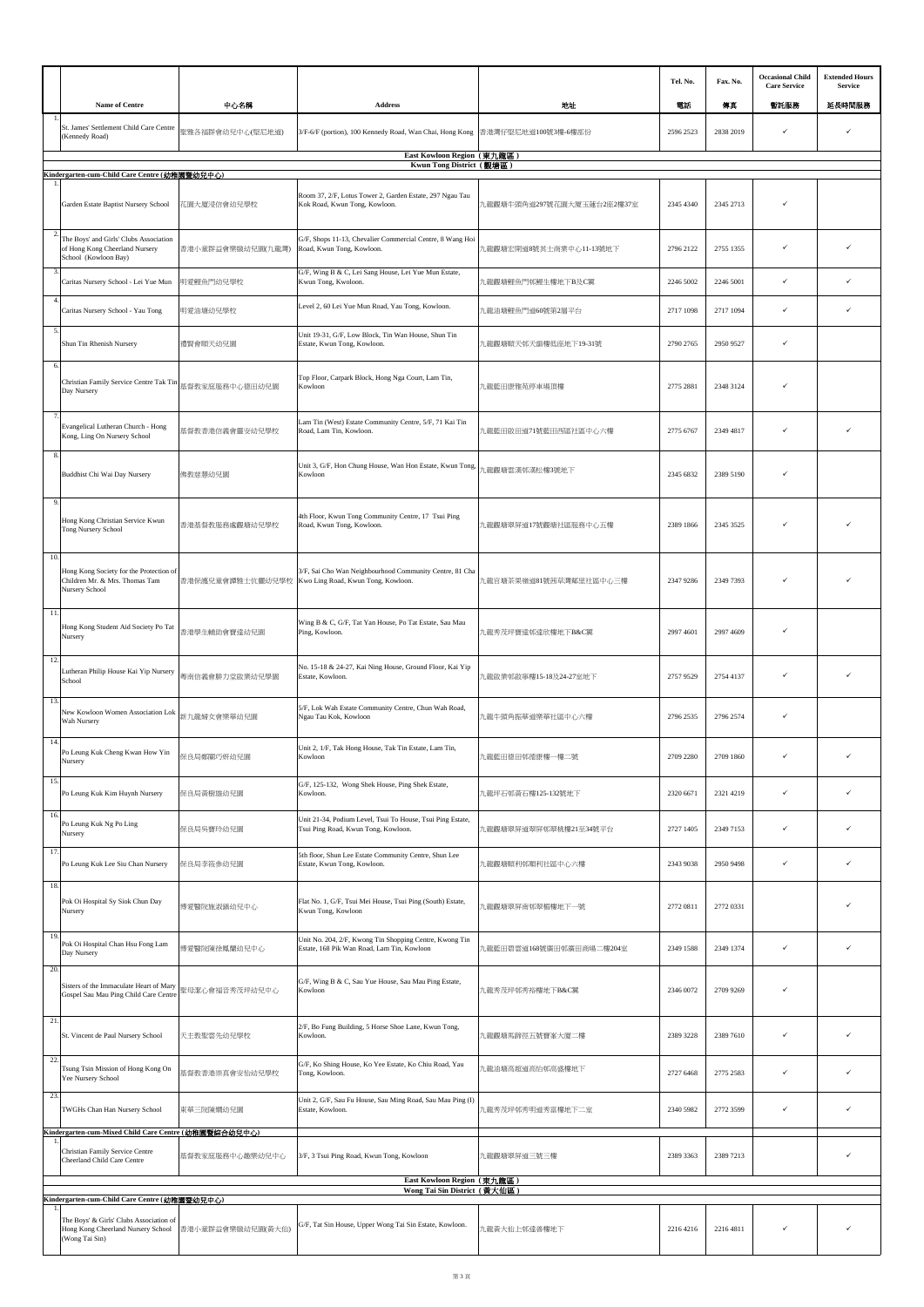|                |                                                                                                                                               |                       |                                                                                                             |                                                          | Tel. No.  | Fax. No.  | <b>Occasional Child</b><br><b>Care Service</b> | <b>Extended Hours</b><br>Service |
|----------------|-----------------------------------------------------------------------------------------------------------------------------------------------|-----------------------|-------------------------------------------------------------------------------------------------------------|----------------------------------------------------------|-----------|-----------|------------------------------------------------|----------------------------------|
|                | Name of Centre                                                                                                                                | 中心名稱                  | Address                                                                                                     | 地址                                                       | 電話        | 傳真        | 暫託服務                                           | 延長時間服務                           |
|                | Caritas Kai Yau Nursery School                                                                                                                | 明愛啟幼幼兒學校              | Unit 1-8, G/F, Fu Tung House, Tung Tau Estate, Kowloon.                                                     | 九龍東頭邨富東樓地下1-8號                                           | 2382 2660 | 2382 7590 | ✓                                              | ✓                                |
| 3.             | Lok Fu Rhenish Nursery                                                                                                                        | 禮賢會樂富幼兒園              | G/F, Wang Cho House, Wang Tau Hom Estate, Kowloon.                                                          | 九龍橫頭磡邨宏祖樓地下                                              | 2338 0538 | 2794 3506 | ✓                                              |                                  |
| $\overline{4}$ | San Po Kong Rhenish Nursery                                                                                                                   | 禮賢會新蒲崗幼兒園             | G/F, A23-A26, A36-A42, A48-A52, A53a-A56, San Po Kong<br>Plaza, 33 Shung Ling Street, San Po Kong, Kowloon. | 九龍新蒲崗崇齡街33號新蒲崗廣場地下A23-A26,A36-<br>A42, A48-A52, A53a-A56 | 2326 1336 | 2322 3387 | $\checkmark$                                   |                                  |
| 5              | Christian & Missionary Alliance Fu<br>Shan Nursery School                                                                                     | 基督教宣道會富山幼兒學校          | No. 1-6, Lower Ground 1, Fu Shun House, Fu Shan Estate, Po<br>Kong Village Road, Kowloon.                   | 九龍蒲崗村道富山邨富信樓地庫一層一至六號                                     | 2351 2833 | 2320 5201 | $\checkmark$                                   |                                  |
| 6              | <b>Five Districts Business Welfare</b><br>Association Cheung Chuk Shan Nursery                                                                | 五邑工商總會張祝珊幼兒園          | Level 5, Commercial Complex, Lung Poon Court, Diamond<br>Hill, Kowloon.                                     | 九龍鑽石山龍蟠苑商場109室                                           | 2327 3317 | 2351 3152 |                                                |                                  |
| $\overline{7}$ | Five Districts Business Welfare<br><b>Association Nursery</b>                                                                                 | 五邑工商總會幼兒園             | G/F, Wang Chak House, Wang Tau Hom Estate, Kowloon                                                          | 九龍橫頭磡邨宏澤樓地下                                              | 2337 4341 | 2794 1759 | $\checkmark$                                   |                                  |
|                | Hong Kong Young Women's Christian<br>Association Choi Wan Nursery School                                                                      | 香港基督教女青年會彩雲幼兒學校       | No.109-114, Ground Floor, Ngan Ho House, Choi Wan Estate<br>Kowloon.                                        | 九龍彩雲邨銀河樓一百零九至一百一十四號地下                                    | 2755 1546 | 2759 0078 | $\checkmark$                                   |                                  |
| 9.             | Hong Kong Young Women's Christian<br>Association Faith Hope Nursery School                                                                    | 香港基督教女青年會信望幼兒學校       | G/F, Lung Hong House, Lower Wong Tai Sin Estate,<br>Kowloon.                                                | 九龍黃大仙下邨龍康樓地下                                             | 2322 5308 | 2328 6199 | V                                              |                                  |
| 10.            | New Kowloon Women Association Tsz<br>Wan Shan Nursery                                                                                         | 新九龍婦女會慈雲山幼兒園          | G/F, Ching Yuk House, Tsz Ching Estate, Tsz Wan Shan,<br>Kowloon                                            | 九龍慈雲山慈正邨正旭樓地下                                            | 2320 0444 | 2267 6905 | ✓                                              |                                  |
| 11.            | Po Leung Kuk Fong Tam Yuen Leung<br>(Tsz Wan Shan) Nursery                                                                                    | 保良局方譚遠良(慈雲山)幼兒園       | Unit 1, 2 and 5-12, G/F, Man Tai House, Tsz Man Estate, Tsz<br>Wan Shan, Kowloon                            | L龍慈雲山慈民邨民泰樓地下1、2及5至12號                                   | 2327 7561 | 2350 6896 | ✓                                              | ✓                                |
| 12.            | Po Leung Kuk Tse Wong Pui Kuen<br>Nursery                                                                                                     | 保良局謝黃沛涓幼兒園            | G/F, Lok On House, Tsz Lok Estate, Tsz Wan Shan, Kowloon.                                                   | 九龍慈雲山慈樂邨樂安樓地下                                            | 2352 2843 | 2352 4084 | $\checkmark$                                   | ✓                                |
| 13.            | Po Leung Kuk Wong Siu Ching Nursery 保良局王少清幼兒園                                                                                                 |                       | 5th floor, Choi Wan Estate Community Centre, Choi Wan<br>Estate, Wong Tai Sin, Kowloon.                     | 九龍黃大仙彩雲邨社區中心六樓                                           | 2755 3438 | 2707 0292 | $\checkmark$                                   |                                  |
| 14             | Sisters of the Immaculate Heart of Mary<br>Wong Tai Sin Day Care Centre                                                                       | 聖母潔心會黃大仙幼兒中心          | 4/F, Wong Tai Sin Community Centre, 104 Ching Tak Street,<br>Kowloon                                        | 九龍黃大仙正德街104號黃大仙社區中心四樓                                    | 2321 1574 | 2726 5750 | $\checkmark$                                   | ✓                                |
| 15.            | Tsung Tsin Mission of Hong Kong On<br>Keung Nursery School                                                                                    | 基督教香港崇真會安強幼兒學校        | 5/F, Fung Tak Estate Community Centre, Fung Tak Estate,<br>Diamond Hill, Kowloon.                           | 九龍鑽石山鳳德邨鳳德社區中心五樓                                         | 2321 0580 | 2352 2199 | $\checkmark$                                   |                                  |
| 16.            | TWGHs Fong Shiu-yee Nursery School                                                                                                            | 東華三院方肇彝幼兒園            | F12, 1/F, Commercial Centre, Tin Ma Court, Lung Cheung<br>Road, Kowloon.                                    | 九龍龍翔道天馬苑商場二樓F12號                                         | 2320 0336 | 2322 9802 | $\checkmark$                                   |                                  |
|                | Kindergarten-cum-Mixed Child Care Centre (幼稚園暨綜合幼兒中心)<br>TWGHs Kwan Fong Nursery School                                                       | 東華三院群芳幼兒園             | Units 120-129, G/F, Fu Yuen House, Chuk Yuen (South)<br>Estate, Wong Tai Sin, Kowloon.                      | 九龍黃大仙竹園南邨富園樓地下120-129號                                   | 2351 6718 | 2322 6164 |                                                | ✓                                |
|                |                                                                                                                                               |                       | East Kowloon Region (東九龍區)<br>Sai Kung District (西貢區)                                                       |                                                          |           |           |                                                |                                  |
|                | Kindergarten-cum-Child Care Centre (幼稚園暨幼兒中心)<br>Evangelical Free Church of China -<br>Abundant Grace Church Abundant<br>Grace Nursery School | 中國基督教播道會厚恩堂厚恩幼兒學<br>校 | G/F, Tak Yue House, Hau Tak Estate, Tseung Kwan O, New<br>Territories.                                      | 新界將軍澳厚德邨德裕樓地下                                            | 2704 3222 | 2702 3060 |                                                |                                  |
| $\overline{2}$ | Evangelical Free Church of China -<br>Verbena Nursery School                                                                                  | 中國基督教播道會茵怡幼兒學校        | Podium Level, Block 1, Verbena Heights, 8 Mau Tai Road,<br>Tseung Kwan O, New Territories.                  | 新界將軍澳貿泰路8號茵怡花園第1座平台                                      | 2997 0777 | 2997 0080 |                                                |                                  |
| -3             | The Boys' and Girls' Clubs Association<br>of Hong Kong Cheerland Nursery<br>School (Tseung Kwan O)                                            | 香港小童群益會樂緻幼兒園(將軍澳)     | G/F, Tong Wong House, Tong Ming Court, Tseung Kwan O,<br>New Territories.                                   | 新界將軍澳唐明苑唐煌閣地下                                            | 2177 4831 | 2177 4830 | ✓                                              |                                  |
| 4.             | Caritas Nursery School - Tsui Lam                                                                                                             | 明愛翠林幼兒學校              | 306-313, Pik Lam House, Tsui Lam Estate, Tseung Kwan O,<br>New Territories.                                 | 新界將軍澳翠林邨碧林樓306-313號                                      | 2702 0076 | 2704 0688 | $\checkmark$                                   |                                  |
| 5.             | Evangelical Lutheran Church of Hong<br>Kong Kin Ming Nursery School                                                                           | 基督教香港信義會健明幼兒學校        | Wing B & C, G/F, Ming Sing House, Kin Ming Estate, Tiu<br>Keng Leng, Tseung Kwan O, New Territories.        | 新界將軍澳調景嶺健明邨明星樓地下B及C翼                                     | 3428 5953 | 3428 5935 | V                                              |                                  |
| 6.             | King Lam Lutheran Day Nursery                                                                                                                 | 路德會景林幼兒園              | 3/F, King Lam Neighbourhood Community Centre, King Lam<br>Estate, Tseung Kwan O, Kowloon                    | 九龍將軍澳景林邨景林鄰里社區中心三樓                                       | 2701 8234 | 2623 5004 | ✓                                              |                                  |
|                | Hong Kong Society for the Protection of<br>Children Sze Wu Shu Min Nursery<br>School                                                          | 香港保護兒童會施吳淑敏幼兒學校       | G/F, Kwong Sun House, Kwong Ming Court, Tseung Kwan O.<br>N.T.                                              | 新界將軍澳廣明苑廣新閣地下                                            | 2178 3819 | 2178 4269 | V                                              |                                  |
| 8              | Pentecostal Church of Hong Kong<br>Tseung Kwan O Nursery School                                                                               | 竹園區神召會將軍澳康樂幼兒學校       | 4/F, Podium, Wing B & C, Sheung Shun House, Sheung Tak<br>Estate, Tseung Kwan O, Kowloon.                   | └龍將軍澳尚德邨尚信樓四樓平台B及C翼                                      | 2178 4472 | 2178 4471 | $\checkmark$                                   | ✓                                |
| 9              | Po Leung Kuk Choi Kai Yau Nursery                                                                                                             | 保良局蔡繼有幼兒園             | Wing B & C, G/F, Choi Fu House, Choi Ming Court, Tseung<br>Kwan O, Kowloon.                                 | t.龍將軍澳彩明苑彩富閣地下B及C座                                       | 3143 9039 | 3143 9153 | $\checkmark$                                   | ✓                                |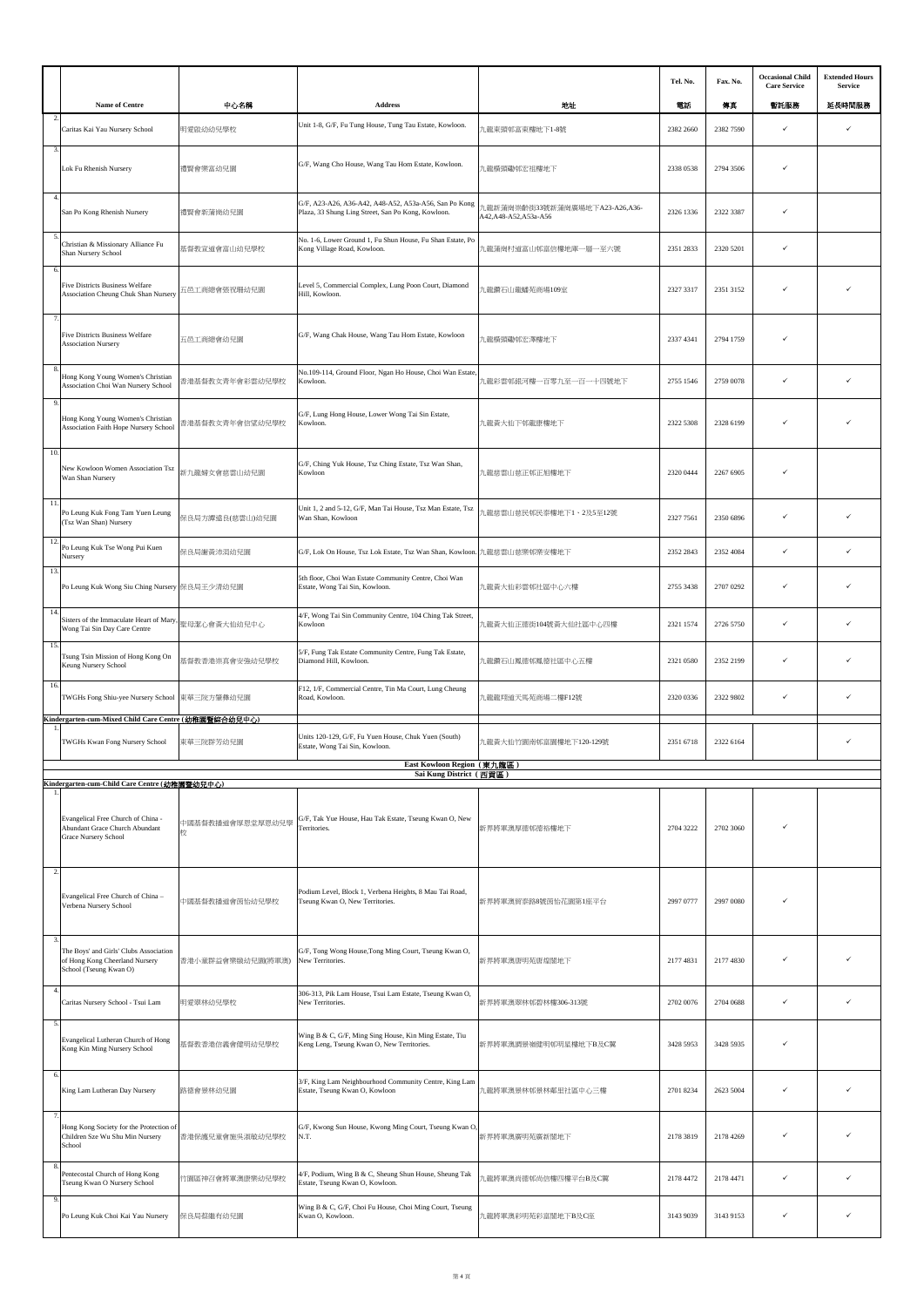|                         |                                                                                                                                          |                  |                                                                                                        |                                    | Tel. No.  | Fax. No.  | <b>Occasional Child</b><br><b>Care Service</b> | <b>Extended Hours</b><br>Service |
|-------------------------|------------------------------------------------------------------------------------------------------------------------------------------|------------------|--------------------------------------------------------------------------------------------------------|------------------------------------|-----------|-----------|------------------------------------------------|----------------------------------|
|                         | Name of Centre                                                                                                                           | 中心名稱             | Address                                                                                                | 地址                                 | 電話        | 傳真        | 暂託服務                                           | 延長時間服務                           |
| 10.                     | Hong Kong Sheng Kung Hui St. Simon's<br>Sai Kung Nursery School                                                                          | 香港聖公會聖西門西貢幼兒學校   | D.D. 215, Tan Cheung Village, Sai Kung, New Territories.                                               | 新界西貢頓場村DD215地段                     | 2792 0047 | 2791 7885 | $\checkmark$                                   |                                  |
|                         | Kindergarten-cum-Mixed Child Care Centre (幼稚園暨綜合幼兒中心)<br>Hong Kong Society for the Protection of<br>Children Ocean Shores Nursery School | 香港保護兒童會維景灣幼兒學校   | LG2, Phase 3, Ocean Shores, No. 88 O King Road, Tiu Keng<br>Leng, Kowloon.                             | 九龍調景嶺澳景路88號維景灣畔第三期LG2              | 2709 0307 | 2709 0107 | ✓                                              |                                  |
|                         |                                                                                                                                          |                  | West Kowloon Region (西九龍區)<br>Kowloon City District (九龍城區)                                             |                                    |           |           |                                                |                                  |
|                         | Kindergarten-cum-Child Care Centre (幼稚園暨幼兒中心)                                                                                            |                  |                                                                                                        |                                    |           |           |                                                |                                  |
|                         | Martha Boss Lutheran Nursery                                                                                                             | 路德會包美達幼兒園        | 4th floor, Martha Boss Community Centre, 89 Chung Hau<br>Street, Homantin, Kowloon                     | 九龍何文田忠孝街89號包美達社區中心四樓               | 2199 9412 | 2199 9413 | ✓                                              |                                  |
| $\overline{2}$          | Hong Kong Society for the Protection of<br>Children Ma Tau Chung Nursery School                                                          | 香港保護兒童會馬頭涌幼兒學校   | 2nd Floor and 3rd Floor, 107 Ma Tau Chung Road, Kowloon<br>City, Kowloon.                              | 九龍九龍城馬頭涌道107號2樓及3樓                 | 2711 0787 | 2712 9156 | $\checkmark$                                   |                                  |
| $\overline{\mathbf{3}}$ | Hong Kong Society for the Protection of<br>Children SIA Whampoa Nursery School                                                           | 香港保護兒童會新航黃埔幼兒學校  | First Floor, Willow Court, Whampoa Garden, Hung Hom,<br>Kowloon.                                       | 九龍紅磡黃埔花園翠楊苑一樓                      | 2365 0558 | 2773 0116 | ✓                                              |                                  |
| $\overline{4}$ .        | Kowloon Women's Welfare Club<br>Nursery                                                                                                  | 九龍婦女福利會幼兒園       | G/F, 42 Shing Tak Street, Kowloon City, Kowloon                                                        | 九龍盛德街42號地下                         | 2713 1029 | 2715 2800 | ✓                                              |                                  |
| 5                       | Lutheran Philip House Ma Tau Wai<br>Nursery School                                                                                       | 粵南信義會腓力堂馬頭圍幼兒學園  | No. 115, 117 and 118, Magnolia House, Ground Floor, Ma<br>Tau Wai Estate, Kowloon.                     | 九龍馬頭圍邨夜合樓115,117及118室地下            | 2712 8648 | 2714 2950 | $\checkmark$                                   | ✓                                |
| 6                       | Po Leung Kuk Chan Lai Wai Lin<br>Nursery                                                                                                 | 保良局陳黎惠蓮幼兒園       | G/F, 1/F & 2/F, Honour Court, 188-194 Ma Tau Wai Road,<br>Kowloon City, Kowloon                        | 九龍九龍城馬頭圍道188-194號康年閣地下、一樓及二樓       | 2364 7170 | 2334 4413 | ✓                                              |                                  |
|                         | Po Leung Kuk Lam Ting Lai Ling<br>Nursery                                                                                                | 保良局林丁麗玲幼兒園       | G/F, Ka On Lau, Ka Wai Chuen, Hung Hom, Kowloon.                                                       | 九龍紅磡家維邨家安樓地下                       | 2364 9480 | 2627 0247 | ✓                                              |                                  |
|                         | Po Leung Kuk Lui Chan Wai Ching<br>Nursery                                                                                               | 保良局呂陳慧貞幼兒園       | G/F, Sheung Lok House, Sheung Lok Estate, Sheung Shing<br>Street, Homantin, Kowloon.                   | 九龍何文田常盛街常樂邨常樂樓地下                   | 2761 3431 | 2761 3088 |                                                |                                  |
| 9                       | Ho Oi Day Nursery (Sponsored by Sik<br>Sik Yuen)                                                                                         | 嗇色園主辦可愛幼兒園       | G/F, Shops 1A, 1B, 2A & 2B, Harmony Garden, 55 Kowloon<br>City Road, Kowloon City, Kowloon             | ካ龍九龍城九龍城道五十五號同興花園地舖1A、1B、2A<br>及2B | 2760 8360 | 2760 8316 | ✓                                              |                                  |
| 10.                     | Tsung Tsin Mission of Hong Kong On<br>Kei Nursery School                                                                                 | 基督教香港崇真會安基幼兒學校   | Podium Floor, Block 9, Site 5, Oak Mansions, Whampoa<br>Garden, Hung Hom, Kowloon.                     | 九龍紅磡黃埔花園第五期青樺苑第九座平台                | 2764 7050 | 2356 7200 | ✓                                              |                                  |
| 11.                     | TWGHs Lo Wong Pik Shan Nursery<br>School                                                                                                 | 東華三院羅黃碧珊幼兒園      | Units 425-434, G/F, Po Man House, Oi Man Estate, Ho Man<br>Tin, Kowloon.                               | 九龍何文田愛民邨保民樓地下425-434室              | 2712 9383 | 2712 0117 | ✓                                              |                                  |
| 12                      | Homantin Yang Memorial Methodist<br>Pre-school                                                                                           | 何文田循道衛理楊震幼兒學校    | G/F, Unit 1, Ching Man House, Homantin Estate, Kowloon.                                                | 九龍何文田邨靜文樓地下1室                      | 2242 0678 | 2242 0838 | ✓                                              | ✓                                |
|                         | Child Care Centre (幼兒中心)<br>Hong Kong Society for the Protection of<br>Children William Grimsdale Day<br>Creche                          | 香港保護兒童會祈廉士日託嬰兒園  | G/F, Ka Lei Lau, Ka Wai Chuen, Hung Hom, Kowloon                                                       | 九龍紅磡家維邨家禮樓地下                       | 2365 1713 | 2365 1678 |                                                |                                  |
|                         |                                                                                                                                          |                  | West Kowloon Region (西九龍區)<br>Shamshuipo District (深水涉區)                                               |                                    |           |           |                                                |                                  |
|                         | Kindergarten-cum-Child Care Centre (幼稚園暨幼兒中心)                                                                                            |                  |                                                                                                        |                                    |           |           |                                                |                                  |
| 2.                      | Baptist Oi Kwan Social Service Pui Yan<br>Pre-primary School                                                                             | 浸信會愛羣社會服務處培殷幼兒學校 | G/F, No. 1 Fortune Street, Cheung Sha Wan, Kowloon.                                                    | 九龍長沙灣幸福街一號地下                       | 2360 0999 | 2360 0844 | $\checkmark$                                   | ✓                                |
|                         | Cheung Sha Wan Kai Fong Welfare<br>Association Lam Tam Yin Wah Day<br>Nursery                                                            | 長沙灣街坊福利會林譚燕華幼兒中心 | 310-316, 3/F, Lai Kwai House, Lai Kok Estate, Kowloon                                                  | 九龍麗閣邨麗葵樓三樓310至316室                 | 2386 2826 | 2307 9752 | ✓                                              | ✓                                |
| 3.                      | Hong Kong Christian Service Lei Cheng<br>Uk Nursery School                                                                               | 香港基督教服務處李鄭屋幼兒學校  | No. 316, Podium Level, Shun Yee House, Lei Cheng Uk<br>Estate, Sham Shui Po, Kowloon.                  | 九龍深水埗李鄭屋邨信義樓平台316號                 | 2361 2355 | 2374 6101 | ✓                                              | ✓                                |
|                         | Hong Kong Christian Service Shek Kip<br>Mei Nursery School                                                                               | 香港基督教服務處石硤尾幼兒學校  | Unit 201-218, 1/F, Block 23, Shek Kip Mei Estate, Woh Chai<br>Street, Sham Shui Po, Kowloon.           | 九龍深水埗窩仔街石硤尾邨第二十三座一樓201號至218號       | 2779 1891 | 2778 6442 | ✓                                              |                                  |
| -5.                     | Hong Kong Christian Service Tai Hang<br>Tung Nursery School                                                                              | 香港基督教服務處大坑東幼兒學校  | 4/F, & Roof Playground, Tai Hang Tung Community Centre,<br>17 Tong Yam Street, Tai Hang Tung, Kowloon. | 九龍大坑東棠蔭街17號大坑東社區中心四樓及天台            | 2777 8020 | 2776 0854 | ✓                                              |                                  |
| 6                       | Hong Kong Sheng Kung Hui Kei Oi<br>Nursery School                                                                                        | 香港聖公會基愛幼兒學校      | 103-116 and 118, G/F, Lai Kuk House, Lai Kok Estate, Sham<br>Shui Po, Kowloon.                         | 九龍深水埗麗閣邨麗菊樓地下103至116及118室          | 2729 7991 | 2708 9298 | ✓                                              | ✓                                |
| 7                       | Hong Kong Society for the Protection of<br>Children Cheung Sha Wan Nursery<br>School                                                     | 香港保護兒童會長沙灣幼兒學校   | 5/F, Cheung Sha Wan Community Centre, 55 Fat Tseung<br>Street, Cheung Sha Wan, Kowloon.                | 九龍長沙灣發祥街55號長沙灣社區中心5樓               | 2361 5516 | 2361 7591 | ✓                                              |                                  |
| 8                       | Hong Kong Young Women's Christian<br>Association Chiu Oi Wah Nursery<br>School                                                           | 香港基督教女青年會趙靄華幼兒學校 | G/F, Wing B & C, Un Fung House, Un Chau Estate, Sham<br>Shui Po, Kowloon.                              | 九龍深水埗元州邨元豐樓B及C翼地下                  | 2386 6339 | 2194 8892 | ✓                                              |                                  |
| 9.                      | Pentecostal Church of Hong Kong Nam<br>Cheong Nursery School                                                                             | 竹園區神召會南昌康樂幼兒學校   | 5/F, Nam Cheong Community Centre, Nam Cheong Estate,<br>Sham Shui Po, Kowloon.                         | 九龍深水埗南昌邨南昌社區中心五樓                   | 2725 9292 | 2386 6284 | ✓                                              | ✓                                |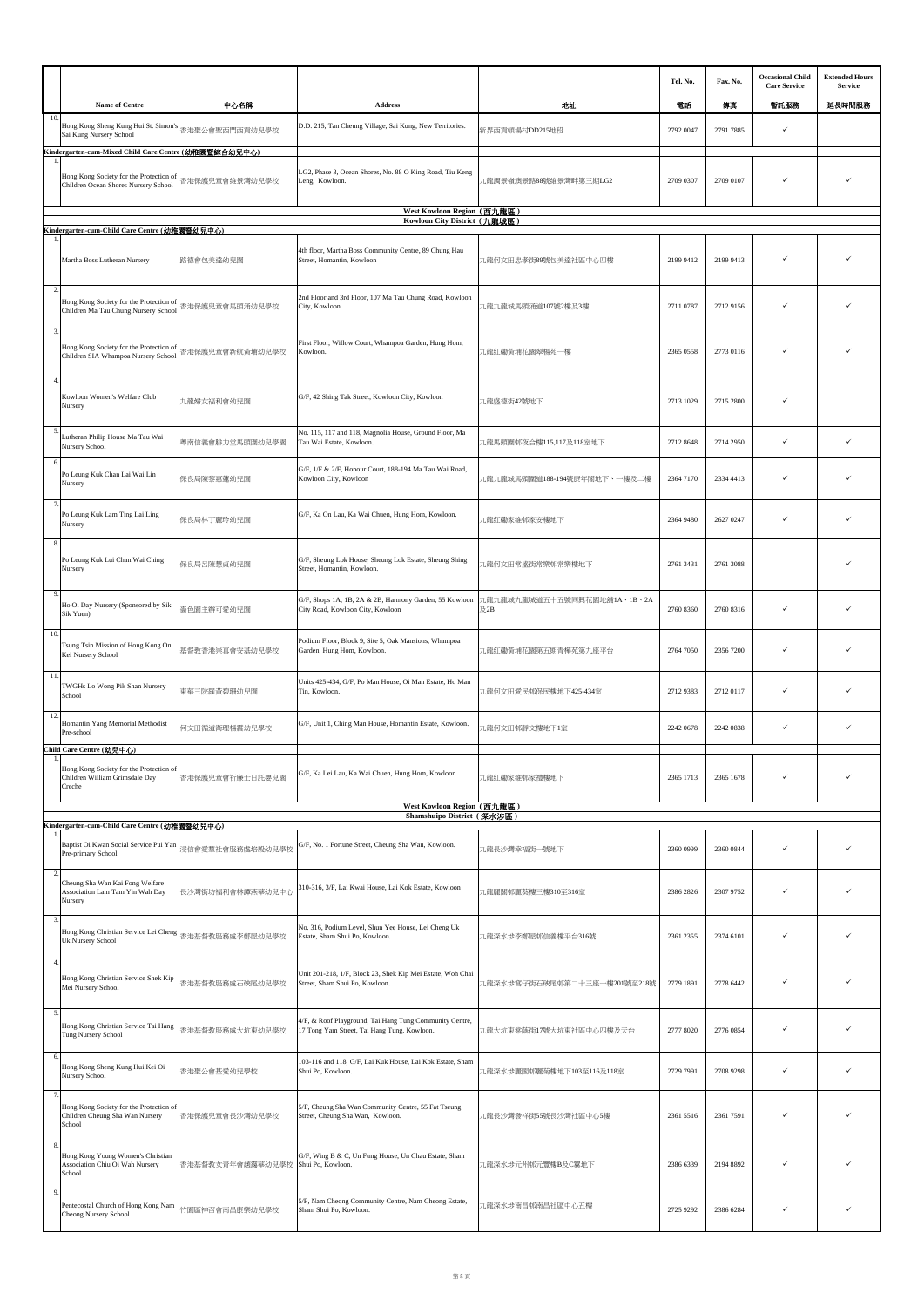|                    |                                                                                                                   |                         |                                                                                                      |                                         | Tel. No.  | Fax. No.  | <b>Occasional Child</b>     | <b>Extended Hours</b> |
|--------------------|-------------------------------------------------------------------------------------------------------------------|-------------------------|------------------------------------------------------------------------------------------------------|-----------------------------------------|-----------|-----------|-----------------------------|-----------------------|
|                    | Name of Centre                                                                                                    | 中心名稱                    | Address                                                                                              | 地址                                      | 電話        | 傳真        | <b>Care Service</b><br>暂託服務 | Service<br>延長時間服務     |
| 10.                | Po Leung Kuk Angela Leong On Kei<br>Nursery                                                                       | 保良局梁安琪幼兒園               | 1/F, Mei Shing House, Shek Kip Mei Estate, Sham Shui Po,<br>Kowloon                                  | 九龍深水埗石硤尾邨美盛樓1樓                          | 2778 7182 | 2777 1456 | ✓                           | ✓                     |
| 11.                | Tsung Tsin Mission of Hong Kong On<br>Hong Nursery School (Shun Ning Road) 道)                                     | 基督教香港崇真會安康幼兒學校(順寧       | 1/F, Sunlight Building, 273 Shun Ning Road, Sham Shui Po,<br>Kowloon                                 | 九龍深水埗順寧道273號日輝商場1樓                      | 2779 6861 | 2319 2962 | ✓                           | ✓                     |
|                    | Child Care Centre (幼兒中心)<br>Hong Kong Sheng Kung Hui St.<br>Thomas' Child Care Centre                             | 香港聖公會聖多馬幼兒中心            | Unit 101-108, Block 21, G/F, Shek Kip Mei Estate, Shek Kip<br>Mei, Kowloon                           | 九龍石硤尾石硤尾邨第二十一座101至108號地下                | 2778 4473 | 2779 8188 | ✓                           | ✓                     |
|                    |                                                                                                                   |                         | West Kowloon Region (西九龍區)<br>Yau Tsim Mong District (油尖旺區)                                          |                                         |           |           |                             |                       |
|                    | Kindergarten-cum-Child Care Centre (幼稚園暨幼兒中心)                                                                     |                         |                                                                                                      |                                         |           |           |                             |                       |
|                    | Prosperous Garden Baptist Nursery<br>School                                                                       | 駿發花園浸信會幼兒學校             | G/F, 14 Tung Kun Street, Yau Ma Tei, Kowloon.                                                        | 九龍油麻地東莞街14號地下                           | 2770 0661 | 2770 0711 | ✓                           |                       |
| $\overline{2}$     | Heep Hong Society Healthy Kids<br>Nursery School                                                                  | 協康會康苗幼兒園                | Portion of G/F & Portion of 1/F, Hoi Yan House, Hoi Fu<br>Court, Mong Kok, Kowloon.                  | 九龍旺角海富苑海欣閣地下部份及一樓部份                     | 2786 2990 | 2784 1194 | ✓                           |                       |
| $\mathbf{3}$       | Hong Kong Christian Service Central<br><b>Nursery School</b>                                                      | 香港基督教服務處雋匯幼兒學校          | 3/F, Mongkok Complex, 557 Shanghai Street, Kowloon.                                                  | 九龍上海街557號旺角綜合大樓3樓                       | 2380 2320 | 2380 9788 | ✓                           | ✓                     |
| 5                  | The Hong Kong Federation of Youth<br>Groups Ching Lok Nursery (Yaumatei)                                          | 香港青年協會青樂幼兒園(油麻地)        | G/F, Shop 3, 8-13 and 1/F, Units 1-10, Boss Commercial<br>Centre, 28 Ferry Street, Yaumatei, Kowloon | 九龍油麻地渡船街28號寶時商業中心地下3號,8-13號及-<br>樓1-10號 | 2385 6868 | 2385 6630 | ✓                           |                       |
|                    | Hong Kong Society for the Protection of<br>Children BOC Nursery School                                            | 香港保護兒童會中銀幼兒學校           | G/F, GIC Building, Olympian City, 11 Hoi Fai Road, Tai Kok<br>Tsui, Kowloon                          | 九龍大角咀奧海城海輝道11號地下                        | 2271 4015 | 2271 4105 |                             |                       |
| 6.                 | Hong Kong Society for the Protection of<br>Children Hong Kong Bank Foundation<br>Nursery School                   | 香港保護兒童會滙豐銀行慈善基金幼<br>兒學校 | 6/F, Henry G, Leong Yau Ma Tei Community Centre, 60<br>Public Square Street, Yau Ma Tei, Kowloon.    | 九龍油麻地眾坊街60號梁顯利油麻地社區服務中心6樓               | 2385 6699 | 2385 6523 | ✓                           |                       |
|                    | Hong Kong Society for the Protection of<br>Children Park'N Shop Staff Charitable<br>Fund Nursery School           | 兒學校                     | 香港保護兒童會百佳員工慈善基金幼 6/F, 387 Portland Street, Mong Kok, Kowloon.                                        | 九龍旺角砵蘭街387號六樓                           | 2399 0909 | 2393 6905 | ✓                           | ✓                     |
| $\mathbf{\hat{z}}$ | Hong Kong Society for the Protection of<br>Children Portland Street Nursery School                                | 香港保護兒童會砵蘭街幼兒學校          | 4/F, 387 Portland Street, Mong Kok, Kowloon.                                                         | 九龍砵蘭街387號4樓                             | 2391 5681 | 2393 7560 | ✓                           |                       |
| 9.                 | Po Leung Kuk Lui Kam Tai Nursery                                                                                  | 保良局呂錦泰幼兒園               | Flat 2, 1/F, Hoi Hong Building, 43 Tit Shu Street, Tai Kok<br>Tsui, Kowloon                          | 九龍大角咀鐵樹街43號海康大廈第二座二樓                    | 2395 3623 | 2395 8019 | ✓                           |                       |
| 10.                | The Salvation Army Lai Chi Kok<br>Nursery School                                                                  | 救世軍荔枝角幼兒學校              | 1/F, 150-174 Lai Chi Kok Road, Kowloon.                                                              | 九龍荔枝角道150-174號一樓                        | 2787 5788 | 2787 1581 | ✓                           | ✓                     |
| 11.                | Yaumatei Yang Memorial Methodist<br>Pre-school                                                                    | 油麻地循道衛理楊震幼兒學校           | 3/F, 54 Waterloo Road, Kowloon.                                                                      | 九龍窩打老道54號3樓                             | 2251 0866 | 2770 1417 | ✓                           |                       |
|                    | Child Care Centre (幼兒中心)<br>Hong Kong Society for the Protection of<br>Children Air Cargo Community Day<br>Creche | 香港保護兒童會香港空運業界嬰兒園        | 1/F & Portion of Penthouse, 387 Portland Street, Mong Kok,<br>Kowloon                                | 九龍旺角砵蘭街387號一樓及頂樓(部份)                    | 2391 5517 | 2393 2879 | ✓                           | ✓                     |
|                    |                                                                                                                   |                         | New Territories East Region (新界東區)<br>Shatin District (沙田區)                                          |                                         |           |           |                             |                       |
|                    | Kindergarten-cum-Child Care Centre (幼稚園暨幼兒中心)                                                                     |                         |                                                                                                      |                                         |           |           |                             |                       |
|                    | Alice Lan & Vera Shen Education Fund 藍如溪盛成皿教育基金邊陳之娟幼兒<br>Delia Pei Nursery                                        | 茵                       | G/F, Wing B, Fu Shing House, Fung Shing Court, Sha Tin,<br>New Territories.                          | 新界沙田豐盛苑富盛閣B翼地下                          | 2691 8504 | 2608 0426 | ✓                           |                       |
| $\overline{2}$     | Heng On Baptist Nursery School                                                                                    | 恒安浸信會幼兒學校               | Units 1-5, Heng Sing House, Heng On Estate, Ma On Shan,<br>Sha Tin, New Territories.                 | 新界沙田馬鞍山恒安邨恒星樓地下1-5號                     | 2642 8939 | 2633 4686 | ✓                           |                       |
| 3                  | The Baptist Convention of Hong Kong<br>Lee On Nursery                                                             | 香港浸信會聯會利安幼兒園            | G1, G/F, Lee Hing House, Lee On Estate, Ma On Shan, Sha<br>Tin, New Territories.                     | 新界沙田馬鞍山利安邨利興樓地下G1                       | 2642 2633 | 2642 2988 | ✓                           |                       |
| 4.                 | Caritas Nursery School - Shatin                                                                                   | 明愛沙田幼兒學校                | 23-25 Man Lai Road, Sha Tin, New Territories.                                                        | 新界沙田文禮路23-25號                           | 2691 7175 | 2691 7157 | ✓                           | ✓                     |
| 5.<br>6.           | Christian & Missionary Alliance Shatin<br>Nursery School                                                          | 基督教宣道會沙田幼兒學校            | Units No. 1-13, Ground Floor, Oriole House, Sha Kok Estate,<br>Sha Tin, New Territories.             | 新界沙田沙角邨金鶯樓地下一至十三號                       | 2648 9486 | 2686 1902 | ✓                           |                       |
|                    | Hong Kong & Kowloon Kaifong<br>Women's Association Sun Fong Chung<br>Nursery                                      | 港九街坊婦女會孫方中幼兒園           | Unit No. G37, Ground Floor, Commercial Complex, Sui Wo<br>Court, Shatin, N.T.                        | 新界沙田穗禾苑商場地下G37                          | 2604 1381 | 2691 1867 | ✓                           | ✓                     |
|                    | Hong Kong & Kowloon Kaifong<br>Women's Association Ting Sun Hui<br>Chiu Nursery                                   | 港九街坊婦女會丁孫慧珠幼兒園          | G/F, 101-116, Mei Yeung House, Mei Lam Estate, Shatin,<br>N.T.                                       | 新界沙田美林邨美楊樓101-116號地下                    | 2605 6575 | 2693 6890 | ✓                           |                       |
| 8.                 | Hong Kong Society for the Protection of<br>Children The Jockey Club Hok Sam<br><b>Nursery School</b>              | 香港保護兒童會賽馬會學心幼兒學校        | No. 101-108, G/F, Hok Sam House, Lung Hang Estate, Sha<br>Tin, New Territories.                      | 新界沙田隆亨邨學心樓101至108號地下                    | 2605 7360 | 2605 1104 | ✓                           |                       |
| 9.                 | Hong Kong Young Women's Christian<br>Association Lung Hang Nursery School                                         | 香港基督教女青年會隆亨幼兒學校         | 5/F, Lung Hang Estate Community Centre, Lung Hang Estate,<br>Sha Tin, New Territories.               | 新界沙田隆亨邨隆亨社區中心六樓                         | 2606 7962 | 2606 7760 | ✓                           |                       |
| 10.                | Lutheran Philip House Oi Lun Nursery<br>School                                                                    | 粵南信義會腓力堂愛鄰幼兒學園          | 3/F, Hin Keng Neighbourhood Community Centre, Hin Wo<br>Lane, Shatin, New Territories.               | 新界沙田顯和里顯徑鄰里社區中心3樓                       | 2697 9238 | 2681 4561 | ✓                           | ✓                     |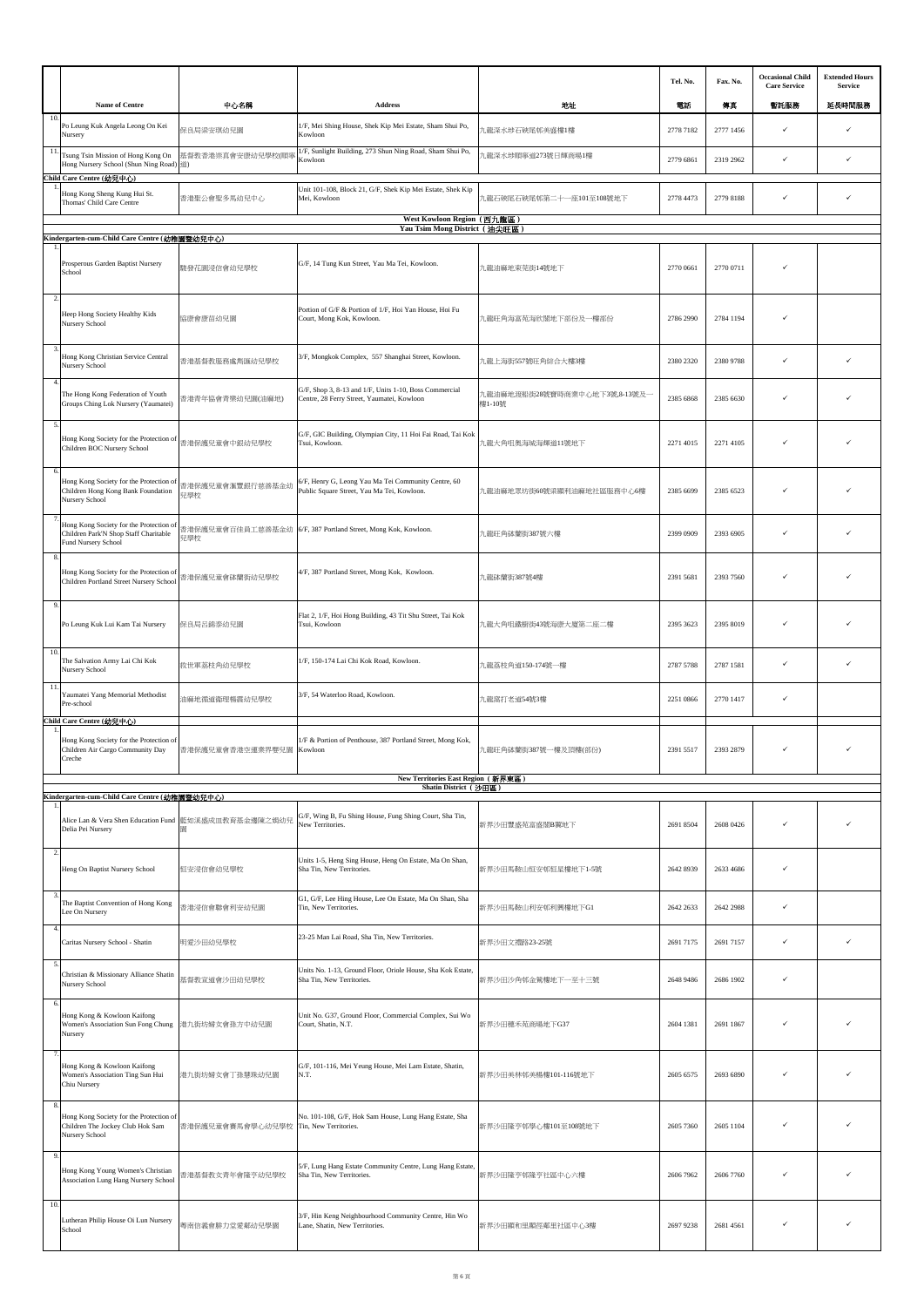|     |                                                                                                           |             |                                                                     |                    | Tel. No.  | Fax. No.  | <b>Occasional Child</b><br><b>Care Service</b> | <b>Extended Hours</b><br><b>Service</b> |
|-----|-----------------------------------------------------------------------------------------------------------|-------------|---------------------------------------------------------------------|--------------------|-----------|-----------|------------------------------------------------|-----------------------------------------|
|     | <b>Name of Centre</b>                                                                                     | 中心名稱        | <b>Address</b>                                                      | 地址                 | 電話        | 傳真        | 暫託服務                                           | 延長時間服務                                  |
| 11. | New Kowloon Women Association Sha<br>Kok Nursery                                                          | 新九龍婦女會沙角幼兒園 | 28-40, G/F, Bean Goose House, Sha Kok Estate, Shatin, N.T.          | 新界沙田沙角邨美雁樓28至40號地下 | 2648 2509 | 2648 2504 | $\checkmark$                                   |                                         |
| 12. | New Kowloon Women Association Sun<br>Chui Nursery                                                         | 新九龍婦女會新翠幼兒園 | 1-8, G/F, Sun Wai House, Sun Chui Estate, Shatin, N.T.              | 新界沙田新翠邨新偉樓1至8號地下   | 2699 2386 | 2699 2347 |                                                |                                         |
| 13. | New Territories Women & Juveniles<br>Welfare Association Limited Pok Hong 新界婦孺福利會博康幼兒學校<br>Nursery School |             | Unit No. 21-28, G/F, Pok On House, Pok Hong Estate, Shatin,<br>N.T. | 新界沙田博康邨博安樓地下21-28號 | 2649 9006 | 2649 0022 |                                                |                                         |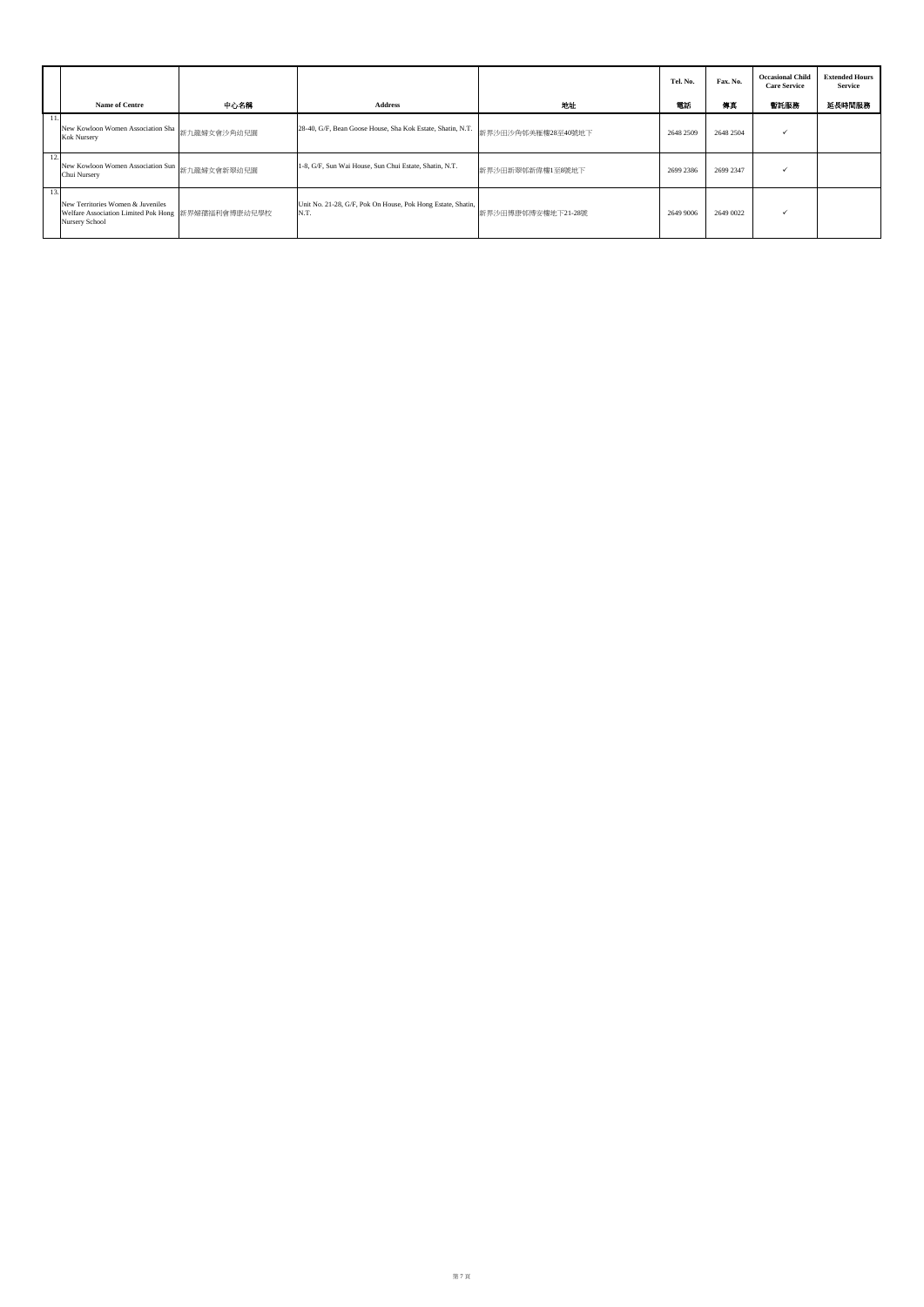|                |                                                                                                       |                         |                                                                                                                  |                                 | Tel. No.  | Fax. No.  | <b>Occasional Child</b><br><b>Care Service</b> | <b>Extended Hours</b><br><b>Service</b> |
|----------------|-------------------------------------------------------------------------------------------------------|-------------------------|------------------------------------------------------------------------------------------------------------------|---------------------------------|-----------|-----------|------------------------------------------------|-----------------------------------------|
|                | Name of Centre                                                                                        | 中心名稱                    | <b>Address</b>                                                                                                   | 地址                              | 電話        | 傳真        | 暫託服務                                           | 延長時間服務                                  |
| 14.            | Po Leung Kuk Tong Chor Nam (Lek<br>Yuen) Nursery                                                      | 保良局唐楚男(瀝源)幼兒園           | No. 223-232, 1st Floor, Kwai Wo House, Lek Yuen Estate,<br>Sha Tin, New Territories.                             | 新界沙田瀝源邨貴和樓2樓223至232室            | 2692 0428 | 2695 3169 | ✓                                              | ✓                                       |
| 15.            | TWGHs Lions Club of South Kowloon<br>Nursery School                                                   | 東華三院南九龍獅子會幼兒園           | G/F, Chung Wo House, Chung On Estate, Ma On Shan, Sha<br>Tin, New Territories.                                   | 新界沙田馬鞍山頌安邨頌和樓地下                 | 2630 3555 | 2630 3444 |                                                | ✓                                       |
|                | Child Care Centre (幼兒中心)<br>The Neighbourhood Advice-Action<br>Council Sun Chui Day Creche            | 鄰舍輔導會新翠育嬰園              | G/F, Sun Kit House, Sun Chui Estate, Shatin, N.T.                                                                | 新界沙田新翠邨新傑樓地下                    | 2692 6733 | 2692 8002 | ✓                                              | ✓                                       |
| $\overline{2}$ | TWGHs Lions Club of South Kowloon<br>Nursery School                                                   | 東華三院南九龍獅子會幼兒園           | G/F, Chung Wo House, Chung On Estate, Ma On Shan, Sha<br>Tin, New Territories.                                   | 新界沙田馬鞍山頌安邨頌和樓地下                 | 2630 3555 | 2630 3444 |                                                | ✓                                       |
|                |                                                                                                       |                         | New Territories East Region (新界東區)<br>Tai Po District (大埔區)                                                      |                                 |           |           |                                                |                                         |
| -1.            | Kindergarten-cum-Child Care Centre (幼稚園暨幼兒中心)                                                         |                         |                                                                                                                  |                                 |           |           |                                                |                                         |
|                | Evangelical Free Church of China - Po<br>Nga Nursery School                                           | 中國基督教播道會寶雅幼兒學校          | 117-124, G/F, Hing Wo House, Po Nga Court, Tai Po, New<br>Territories.                                           | 新界大埔寶雅苑興和閣117-124號地下            | 2650 9286 | 2656 1018 |                                                |                                         |
| $\overline{2}$ | Christian & Missionary Alliance Plover<br>Cove Nursery School                                         | 基督教宣道會寶湖幼兒學校            | Level 1, Shop 106, Plover Cove Garden, 3 Plover Cove Road,<br>Tai Po, New Territories.                           | 新界大埔寶湖道3號寶湖花園地下106號舖            | 2650 8223 | 2650 8330 | ✓                                              |                                         |
| $\overline{3}$ | Hong Kong Society for the Protection of<br>Children Lam Woo Nursery School                            | 香港保護兒童會林護日託幼兒學校         | 3/F, Fu Heng Neighbourhood Community Centre, Fu Heng<br>Estate, Tai Po, New Territories.                         | 新界大埔富亨邨富亨鄰里社區中心三樓               | 2660 7808 | 2665 0444 | ✓                                              |                                         |
| 4.             | Pentecostal Church of Hong Kong Tai<br>Wo Nursery School                                              | 竹園區神召會太和康樂幼兒學校          | 3rd Floor, Neighbourhood Community Centre, Tai Wo Estate,<br>Tai Po, New Territories.                            | 新界大埔太和邨太和鄰里社區中心三樓               | 2650 0200 | 2657 4441 | ✓                                              |                                         |
| 5.             | Po Leung Kuk Lau Chun Nursery                                                                         | 保良局劉進幼兒園                | G/F, Kwong Lai House, Kwong Fuk Estate, Tai Po, New<br>Territories.                                              | 新界大埔廣福邨廣禮樓地下                    | 2653 2932 | 2638 5988 | ✓                                              | ✓                                       |
| 6              | Tsung Tsin Mission of Hong Kong On<br>Yan Nursery School                                              | 基督教香港崇真會安仁幼兒學校          | Fu Shin Estate, Tai Po, New Territories.                                                                         | 新界大埔富善邨(明雅苑停車場側)                | 2661 2866 | 2663 9586 | ✓                                              |                                         |
|                | TWGHs Fong Lai Ming Nursery School 東華三院方麗明幼兒園                                                         |                         | 5/F, Tai Po Community Centre, Heung Sze Wui Street, Tai Po<br>Market, New Territories.                           | 新界大埔墟鄉事會街大埔社區中心六樓               | 2653 2393 | 2656 7577 | ✓                                              |                                         |
|                | Yan Oi Tong Mrs. Augusta Cheung<br>Nursery                                                            | 三愛堂張慕良夫人幼兒園             | 3/F, Neighbourhood Community Centre, Wan Tau Tong<br>Estate, Tai Po, N.T.                                        | 新界大埔運頭塘邨鄰里社區中心三樓                | 2638 3082 | 2658 8047 | ✓                                              |                                         |
|                |                                                                                                       |                         | New Territories East Region (新界東區)<br>North District (北區)                                                        |                                 |           |           |                                                |                                         |
|                | Kindergarten-cum-Child Care Centre (幼稚園暨幼兒中心)<br>Ka Fuk Baptist Church Pre-school                     | 嘉福浸信會幼兒園                | G/F, Fuk Lok House, Ka Fuk Estate, Fanling, New Territories.                                                     | 新界粉嶺嘉福邨福樂樓地下                    | 2677 1696 | 2677 3280 | ✓                                              |                                         |
| $\overline{2}$ | Caritas Nursery School - Ta Kwu Ling                                                                  | 明愛打鼓嶺幼兒學校               | G/F, Caritas Ta Kwu Ling Centre, Ping Che Road, Ta Kwu<br>Ling, Fanling, New Territories.                        | 新界粉嶺打鼓嶺坪輋路明愛打鼓嶺中心地下             | 2674 3207 | 2674 4885 | ✓                                              |                                         |
| 3.             |                                                                                                       |                         | G/F, Fu Ming House, Wah Ming Estate, Fanling, New                                                                |                                 |           |           |                                                |                                         |
|                | Caritas Zonta Club of Hong Kong<br>Nursery School                                                     | 明愛香港崇德社幼兒學校             | Territories.                                                                                                     | 新界粉嶺華明邨富明樓地下                    | 2675 0099 | 2675 0312 | ✓                                              |                                         |
| 5.             | Hong Kong Society for the Protection of<br>Children Operation Santa Claus Fanling<br>Nursery School   | 香港保護兒童會聖誕老人愛心粉嶺幼<br>兒學校 | G/F, Wah Koon House, Wah Sum Estate, Fanling, New<br>Territories.                                                | 新界粉嶺華心邨華冠樓地下                    | 2676 4000 | 2683 2463 | ✓                                              |                                         |
|                | The Neighbourhood Advice-Action<br>Council Fanling Day Nursery                                        | 鄰舍輔導會粉嶺幼兒園              | Shop No. 37, Level 1, Shopping Arcade, Regentville I, 8 Wo<br>Mun Street, Luen Wo Hui, Fanling, New Territories. | 新界粉嶺聯和墟和滿街8號帝庭軒一期商場一樓三十七號       | 2676 2298 | 2676 7798 | ✓                                              |                                         |
| 6.             | New Territories Women & Juveniles<br><b>Welfare Association Limited Fanling</b><br>Nursery School     | 新界婦孺福利會粉嶺幼兒學校           | Wing B & C, G/F, Chun King House, King Sing Court,<br>Fanling, N.T.                                              | 新界粉嶺景盛苑俊景閣B及C翼地下                | 2682 0877 | 2682 0552 | ✓                                              |                                         |
|                | New Territories Women & Juveniles<br>Welfare Association Limited Sheung<br>Shui Nursery School        | 新界婦孺福利會上水幼兒學校           | 5/F, North District Community Centre, 2 Lung Wan Street,<br>Sheung Shui, N.T.                                    | 新界上水龍運路2號北區社區會堂六樓               | 2672 5710 | 2672 5725 | ✓                                              |                                         |
| 8.             | The Salvation Army Tin Ping Nursery<br>School                                                         | 救世軍天平幼兒學校               | Units 106-110, (Wing B), Ground Floor, Tin Hor House, Tin<br>Ping Estate, Sheung Shui, New Territories.          | 新界上水天平邨天賀樓106-110號(B座)地下        | 2671 9972 | 2671 8436 | ✓                                              |                                         |
| 9              | TWGHs Hung Wong Kar Gee Nursery<br>School                                                             | 東華三院洪王家琪幼兒園             | 104-108, 113-115, Ground Floor, Cheung Wo House, Cheung<br>Wah Estate, Fanling, New Territories.                 | 新界粉嶺祥華邨祥和樓地下104-108,113-115號    | 2676 1308 | 2676 2772 | ✓                                              | ✓                                       |
| 10.            | Yan Chai Hospital Wing Lung Child<br>Care Centre                                                      | 二濟醫院永隆幼兒中心              | Unit No. 107-120, 122 & 124, G/F, Choi Yuk House, Choi<br>Yuen Estate, Shek Wu Hui, Sheung Shui, N.T.            | 新界上水石湖墟彩園邨彩玉樓地下107-120、122&124號 | 2679 7337 | 2673 3743 | ✓                                              |                                         |
|                | Child Care Centre (幼兒中心)<br>Hong Kong Society for the Protection of<br>Children Esther Lee Day Creche | 香港保護兒童會利黃瑤璧日託嬰兒園        | G/F, Hong Ming House, Wah Ming Estate, Fanling, N.T.                                                             | 新界粉嶺華明邨康明樓地下                    | 2682 2245 | 2682 4999 | ✓                                              |                                         |
|                |                                                                                                       |                         | New Territories East Region (新界東區)<br>Yuen Long District (元朗區)                                                   |                                 |           |           |                                                |                                         |
|                | Kindergarten-cum-Child Care Centre (幼稚園暨幼兒中心)                                                         |                         | Shop 122, 1/F, Tin Yan Shopping Centre, Tin Yan Estate, Tin                                                      |                                 |           |           |                                                |                                         |
| $\overline{2}$ | Evangelical Free Church of China - Tin<br>Yan Nursery School                                          | 中國基督教播道會天恩幼兒學校          | Shui Wai, Yuen Long, New Territories.                                                                            | 新界元朗天水圍天恩邨天恩商場1樓122號            | 2146 7891 | 2146 7892 | ✓                                              |                                         |
|                | Yuen Long Rhenish Nursery                                                                             | 禮賢會元朗幼兒園                | Shop 111, 1/F, Tin Yiu Plaza, Tin Yiu Estate, Tin Shui Wai,<br>Yuen Long, New Territories.                       | 新界元朗天水圍天耀邨天耀商場一樓111室            | 2445 6306 | 2446 9026 | ✓                                              |                                         |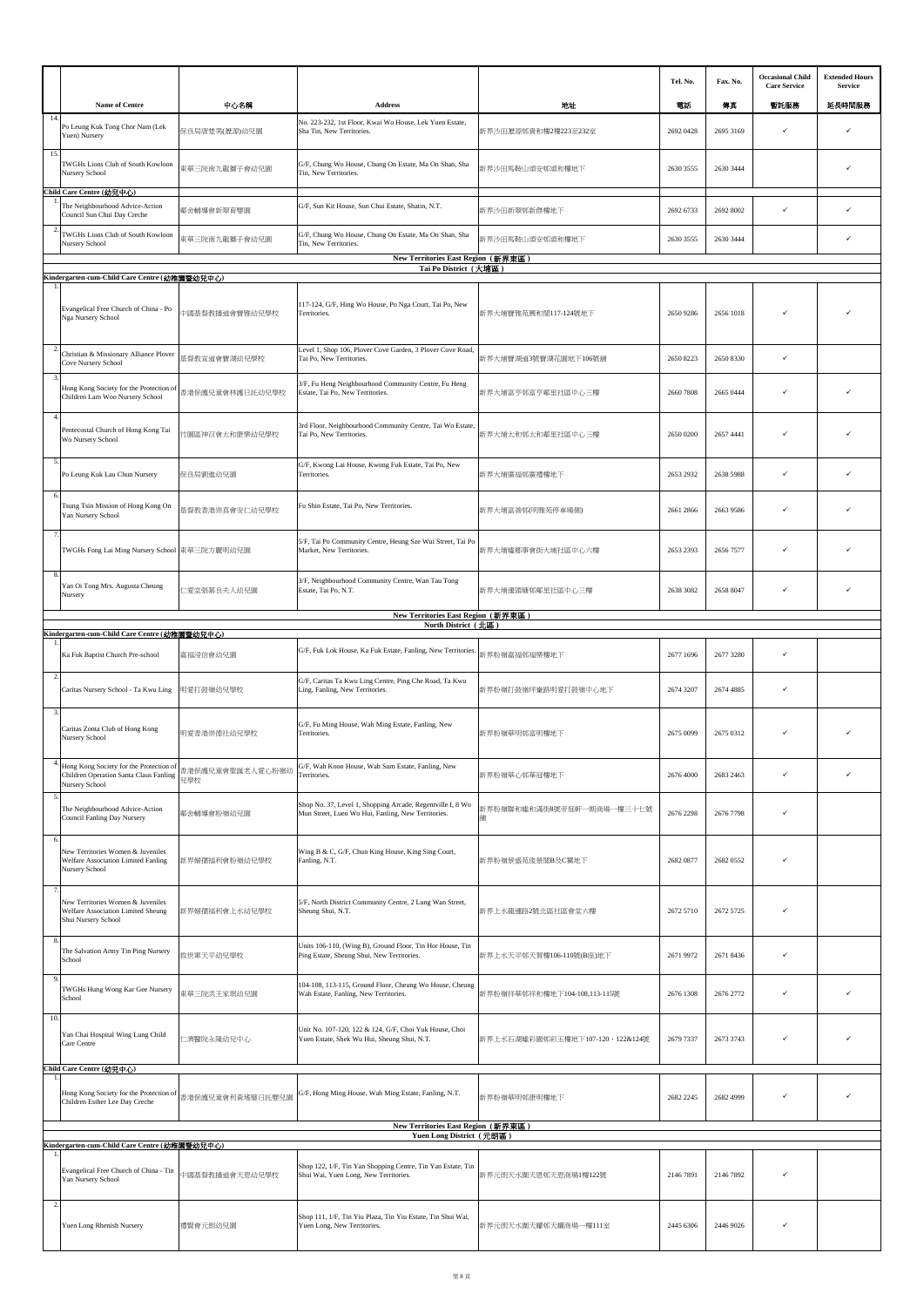|                           |                                                                                                            |                 |                                                                                                                      |                                    | Tel. No.  | Fax. No.  | <b>Occasional Child</b><br><b>Care Service</b> | <b>Extended Hours</b><br><b>Service</b> |
|---------------------------|------------------------------------------------------------------------------------------------------------|-----------------|----------------------------------------------------------------------------------------------------------------------|------------------------------------|-----------|-----------|------------------------------------------------|-----------------------------------------|
|                           | <b>Name of Centre</b>                                                                                      | 中心名稱            | <b>Address</b>                                                                                                       | 地址                                 | 電話        | 傳真        | 暫託服務                                           | 延長時間服務                                  |
| $\overline{\mathbf{3}}$   | Christian & Missionary Alliance Tin<br>Chung Nursery School                                                | 基督教宣道會天頌幼兒學校    | 1/F, Tin Chung Court Ancillary Facilities Block, Tin Chung<br>Court, Tin Shui Wai, Yuen Long, New Territories.       | 新界元朗天水圍天頌苑服務設施大樓一字樓                | 2253 0100 | 2253 0313 | $\checkmark$                                   |                                         |
| $\boldsymbol{\varLambda}$ | Hong Kong Christian Service Tin Heng<br><b>Nursery School</b>                                              | 香港基督教服務處天恒幼兒學校  | Wing B & C, G/F, Heng Kwai House, Tin Heng Estate, Tin<br>Shui Wai, Yuen Long, New Territories.                      | 新界元朗天水圍天恒邨恒貴樓地下B及C翼                | 2486 5007 | 2486 5009 | ✓                                              |                                         |
| 5.                        | Hong Kong Sheng Kung Hui Ha Sui<br>Wan Nursery School                                                      | 香港聖公會夏瑞芸幼兒學校    | G/F, 4 Tin Lung Road, Tin Shui Wai, Yuen Long, New<br>Territories.                                                   | 新界元朗天水圍天龍路4號地下                     | 2446 9220 | 2446 4801 | $\checkmark$                                   |                                         |
| 6.                        | The Neighbourhood Advice-Action<br>Council Yuen Long Day Nursery                                           | 鄰舍輔導會元朗幼兒園      | G/F (Entrance) & 1/F, Orion Court, 23 Mau Tan Street, Yuen<br>Long, N.T.                                             | 新界元朗牡丹街23號康德閣地下(入口)及一樓             | 2471 1191 | 2471 1161 | $\checkmark$                                   |                                         |
|                           | New Territories Women & Juveniles<br>Welfare Association Limited Yuen Long 新界婦孺福利會元朗幼兒學校<br>Nursery School |                 | 4, Tai Yuk Road, 3n Floor, Yuen Long Town Hall, Yuen<br>Long, New Territories.                                       | 新界元朗體育路四號元朗大會堂四樓                   | 2944 3443 | 2449 4789 | $\checkmark$                                   |                                         |
| $\mathbf{\hat{x}}$        | Pok Oi Hospital Chan Poon Pui Ching<br>Memorial Day Nursery                                                | 博愛醫院陳潘佩清紀念幼兒中心  | 9-14, Hor Ping House, Long Ping Estate, Yuen Long                                                                    | 元朗朗屏邨賀屏樓9-14號地下                    | 2442 0776 | 2473 3456 |                                                |                                         |
| 9                         | Pok Oi Hospital Mrs. Chu Kwok King<br><b>Memorial Day Nursery</b>                                          | 博愛醫院朱國京夫人紀念幼兒中心 | G/F, Wing B & C, Shui Moon House, Tin Shui Estate, Tin<br>Shui Wai, Yuen Long, N.T.                                  | 新界元朗天水圍天瑞邨瑞滿樓地下B、C翼                | 2617 3572 | 2617 3413 |                                                |                                         |
| 10.                       | St. Matthias' Church Nursery School                                                                        | 聖公會聖馬提亞堂幼兒學校    | No. 15-20, G/F, Woo Shui House, Shui Pin Wai Estate, Yuen<br>Long, New Territories.                                  | 元朗水邊圍邨湖水樓15-20號地下                  | 2479 9938 | 2944 0902 | $\checkmark$                                   |                                         |
| 11.                       | <b>TWGHs Zonta Club of Kowloon</b><br>Nursery School                                                       | 東華三院九龍崇德社幼兒園    | 1/F, Ancillary Facilities Block, Tin Yuet Estate, Tin Shui Wai<br>Yuen Long, New Territories.                        | 新界元朗天水圍天悅邨服務設施大樓1樓                 | 2448 0031 | 2448 2055 |                                                |                                         |
| 12.                       | Yan Chai Hospital Nina Lam Child Care<br>Centre                                                            | 二濟醫院林李婉冰幼兒中心    | G/F, Yan Chai Hospital 24th Term Board of Directors Social<br>Service Centre, 6 Tin Ho Road, Tin Shui Wai, Yuen Long | 元朗天水圍天河路六號仁濟醫院第二十四屆董事局社會服<br>務中心地下 | 2445 2110 | 2617 4166 | $\checkmark$                                   |                                         |
| 13.                       | Yan Oi Tong Ng Wong Fung Ying<br>Nursery                                                                   | 二愛堂吳黃鳳英幼兒園      | 5/F, Tin Yiu Community Centre, Tin Yiu Estate, Tin Shui<br>Wai, Yuen Long, N.T.                                      | 新界元朗天水圍天耀邨天耀社區中心五樓                 | 2448 2316 | 2448 2607 | $\checkmark$                                   | ✓                                       |
|                           | Child Care Centre (幼兒中心)                                                                                   |                 |                                                                                                                      |                                    |           |           |                                                |                                         |
|                           | Yuen Long Rhenish Day Creche                                                                               | 禮賢會元朗嬰兒園        | Shop No. 112, 1/F, Tin Yiu Shopping Centre, Tin Yiu Estate,<br>Tin Shui Wai, Yuen Long, N.T.                         | 新界元朗天水圍天耀邨天耀商場一樓112號               | 2445 8396 | 2446 1977 | $\checkmark$                                   |                                         |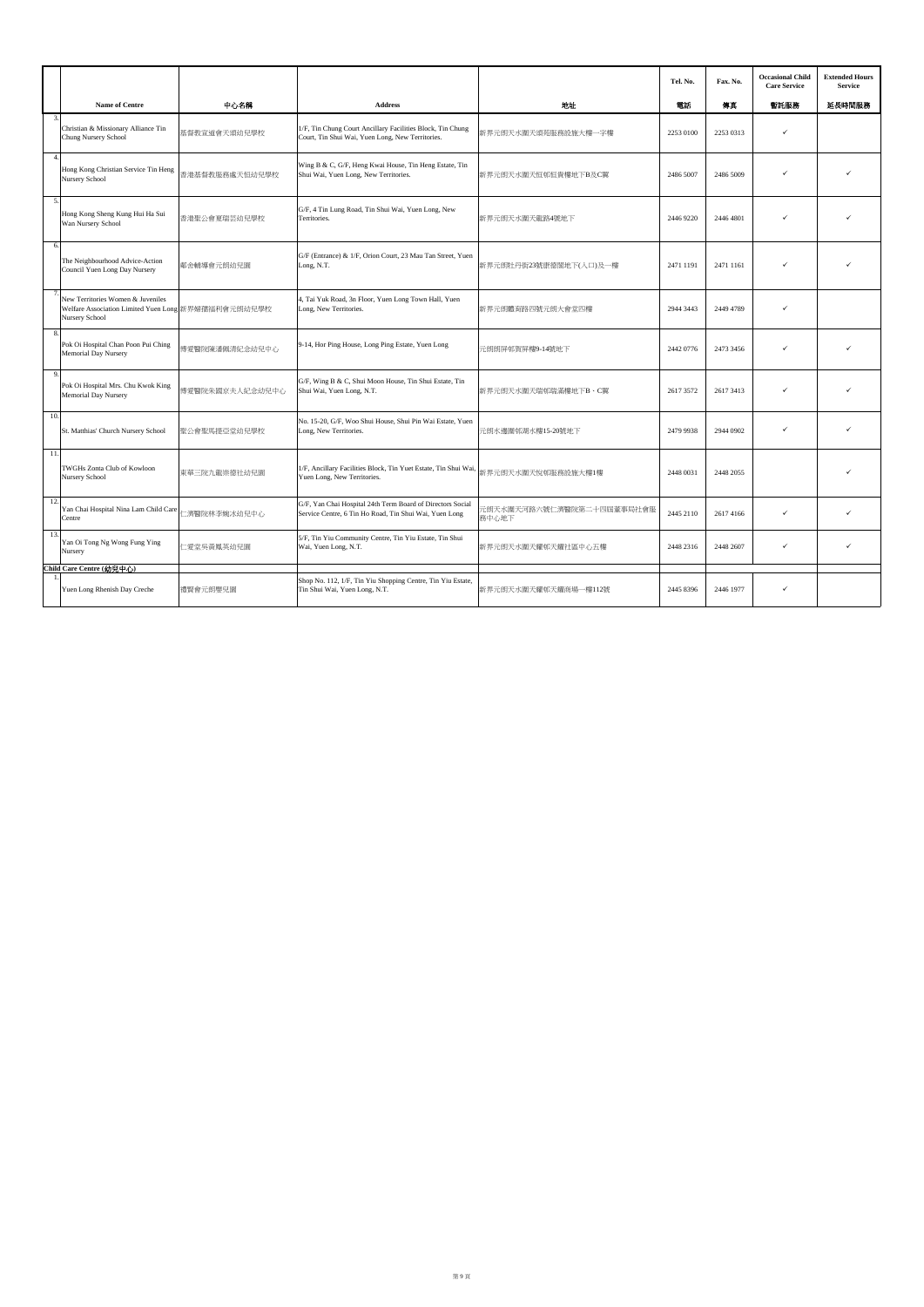|                |                                                                                               |                        |                                                                                                        |                                   | Tel. No.  | Fax. No.  | <b>Occasional Child</b><br><b>Care Service</b> | <b>Extended Hours</b><br>Service |
|----------------|-----------------------------------------------------------------------------------------------|------------------------|--------------------------------------------------------------------------------------------------------|-----------------------------------|-----------|-----------|------------------------------------------------|----------------------------------|
|                | Name of Centre<br>Kindergarten-cum-Mixed Child Care Centre (幼稚園暨綜合幼兒中心)                       | 中心名稱                   | <b>Address</b>                                                                                         | 地址                                | 電話        | 傳真        | 暫託服務                                           | 延長時間服務                           |
|                | Po Leung Kuk Liu Sew Har Child Care<br>Centre                                                 | 呆良局廖笑霞幼兒中心             | Shops 1-8, G/F, 44 Shui Che Kwun Street, Yuen Long, N.T.                                               | 新界元朗水車館街44號地下1-8號店                | 2479 0999 | 2478 6999 | $\checkmark$                                   | ✓                                |
|                | Kindergarten-cum-Child Care Centre (幼稚園暨幼兒中心)                                                 |                        | New Territories West Region (新界西區)<br>Tsuen Wan District (荃灣區)                                         |                                   |           |           |                                                |                                  |
|                | Alice Lan & Vera Shen Education Fund<br>Gordon Pei Nursery                                    | 藍如溪盛成皿教育基金邊耀良幼兒園       | G/F, Block 3, Bo Shek Mansion, 328 Sha Tsui Road, Tsuen<br>Wan, New Territories.                       | 新界荃灣沙咀道328號寶石大厦3座地下               | 2406 2062 | 2407 7883 |                                                |                                  |
| $\overline{2}$ | The Church of Christ in China Fuk Yau<br>Child Care Centre                                    | 中華基督教會福幼幼兒中心           | Nos. 14-17, G/F, Shek Tsui House, Shek Wai Kok Estate,<br>Tsuen Wan, N.T.                              | 新界荃灣石圍角邨石翠樓地下14-17號               | 2416 6805 | 2417 0726 | $\checkmark$                                   |                                  |
| $\mathcal{R}$  | Hong Kong Society for the Protection of<br>Children Sham Tseng Nursery School                 | 香港保護兒童會深井幼兒學校          | Room 501, Level 5, Commercial Block, Bellagio, 33 Castle<br>Peak Road, Sham Tseng, New Territories.    | 新界青山公路33號深井灣畔碧堤半島碧堤坊5樓501室        | 3184 0359 | 3105 1563 |                                                |                                  |
| $\overline{4}$ | Hong Kong Young Women's Christian<br>Association Tsuen Wan Nursery School                     | 香港基督教女青年會荃灣幼兒學校        | 4/F, Princess Alexandra Community Centre, Tai Ho Road,<br>Tsuen Wan, New Territories.                  | 新界荃灣大河道雅麗珊社區中心五樓                  | 2490 9060 | 2490 0144 | $\checkmark$                                   |                                  |
| -5.            | Po Leung Kuk Chi Pui Nursery                                                                  | 保良局志沛幼兒園               | 1st Floor, Block 2, Lei Muk Shue Estate, Kwai Chung, New<br>Territories.                               | 新界葵涌梨木樹邨第2座2樓                     | 2426 7643 | 2410 1041 | $\checkmark$                                   | ✓                                |
|                | Po Leung Kuk Fong Tam Yuen Leung<br>Nursery                                                   | 保良局方譚遠良幼兒園             | M/F, Block 1, Phase I, Belvedere Garden, Castle Peak Road, 9<br>1/2 Miles, Tsuen Wan, New Territories. | 新界荃灣青山道九咪半麗城花園一期第1座平台             | 2411 1799 | 2414 0891 |                                                |                                  |
|                | The Salvation Army Tsuen Wan Nursery<br>School                                                | 救世軍荃灣幼兒學校              | 1/F, Clague Garden Estate, 22 Hoi Shing Road, Tsuen Wan,<br>New Territories.                           | 新界荃灣海盛路二十二號祈德尊新邨一樓                | 2417 1400 | 2411 1926 | $\checkmark$                                   |                                  |
|                | Yan Chai Hospital Choi Pat Tai Child<br>Care Centre                                           | 二濟醫院蔡百泰幼兒中心            | Portion of 1/F, Yan Chai Hospital Multi-Services Complex, 18<br>Yan Chai Street, Tsuen Wan, N.T.       | 新界荃灣仁濟街18號仁濟醫院綜合服務大樓一樓(部份)        | 2439 9661 | 2439 9116 |                                                |                                  |
|                | Child Care Centre (幼兒中心)<br>Yan Chai Hospital C.C. Everitt Day<br>Creche                      | :濟醫院艾王忠椒育嬰園            | Portion of 1/F, Yan Chai Hospital Multi-Services Complex, 18<br>Yan Chai Street, Tsuen Wan, N.T.       | 新界荃灣仁濟街18號仁濟醫院綜合服務大樓一樓(部份)        | 2439 9293 | 2439 9360 | $\checkmark$                                   |                                  |
|                | Kindergarten-cum-Mixed Child Care Centre (幼稚園暨綜合幼兒中心)                                         |                        |                                                                                                        |                                   |           |           |                                                |                                  |
|                | The Church of Christ in China Fuk Yau<br>No. 2 Child Care Centre cum Day<br>Creche            | 中華基督教會福幼第二幼兒中心暨育<br>嬰園 | Nos. 3-16, 18 & 20, G/F, Shek Lin House, Shek Wai Kok<br>Estate, Tsuen Wan, New Territories            | 新界荃灣石圍角邨石蓮樓地下3-16,18&20號          | 2498 0926 | 2412 2287 |                                                |                                  |
|                | Kindergarten-cum-Child Care Centre (幼稚園暨幼兒中心)                                                 |                        | New Territories West Region (新界西區)<br>Kwai Chung & Tsing Yi District (葵青區)                             |                                   |           |           |                                                |                                  |
|                | Lai King Rhenish Nursery                                                                      | 禮賢會荔景幼兒園               | 1/F, Block 5, Yeung King House, Lai King Estate, Kwai<br>Chung, New Territories.                       | 新界葵涌荔景邨第五座仰景樓二樓                   | 2742 1714 | 2310 8376 | ✓                                              |                                  |
|                | Evangelical Lutheran Church - Hong<br>Kong, Grace Nursery School                              | 基督教香港信義會天恩幼兒學校         | G/F, Fung Yat Social Service Complex, 364 Kwai Shing<br>Circuit, Kwai Chung, New Territories.          | 新界葵涌葵盛圍364號馮鎰社會服務大樓地下             | 2429 8181 | 2409 9807 | $\checkmark$                                   |                                  |
|                | Evangelical Lutheran Church - Hong<br>Kong, Ling Kung Nursery School                          | 基督教杳港信義曾靈工幼兒學校         | Wing A, G/F, Yee Kui House, Tsing Yi Estate, Tsing Yi, New<br>l'erritories.                            | 新界青衣青衣邨冝居樓A翼地↑                    | 2497 0600 | 2436 3239 |                                                |                                  |
| $\overline{4}$ | Cheung Ching Lutheran Day Nursery                                                             | 路德會長青幼兒園               | Room 309-314, 3/F, Ching Kwai House, Cheung Ching Estate,<br>Tsing Yi Island, N.T.                     | 新界青衣島長青邨青葵樓三樓309至314室             | 2435 8799 | 2436 9227 | $\checkmark$                                   |                                  |
| 5.             | Maritime Square Lutheran Day Nursery                                                          | 路德會青衣城幼兒園              | Portion of Ground Floor, Maritime Square, 33 Tsing King<br>Road, Tsing Yi, New Territories             | 新界青衣青敬路33號青衣城地下(部份)               | 2449 0052 | 2449 9732 | $\checkmark$                                   |                                  |
| 6.             | W.F.B. Manjusri Nursery School                                                                | 世佛會文殊幼兒學校              | G/F, Hong On House, Cheung Hong Estate, Tsing Yi, New<br>Territories.                                  | 新界青衣長康邨康安樓地下                      | 2495 7897 | 2436 9370 | $\checkmark$                                   |                                  |
|                | Hong Kong Sheng Kung Hui Lady<br>MacLehose Centre Day Nursery                                 | 香港聖公會麥理浩夫人中心幼兒園        | 3/F, 22 Wo Yi Hop Road, Kwai Chung, New Territories.                                                   | 新界葵涌和宜合道22號3樓                     | 2427 3523 | 2401 1489 | $\checkmark$                                   | ✓                                |
|                | Hong Kong Sheng Kung Hui St.<br>Nicholas' Nursery School                                      | 香港聖公會聖尼哥拉幼兒學校          | 6/F, Tai Wo Hau Estate Community Centre, Tsuen Wan, New<br>Territories.                                | 新界荃灣大窩口社區中心6樓                     | 2420 0928 | 2422 8881 | $\checkmark$                                   | ✓                                |
|                | Hong Kong Young Women's Christian<br><b>Association Cheung Ching Nursery</b><br>School        | 香港基督教女青年會長青幼兒學校        | 5/F, Cheung Ching Estate Community Centre, Tsing Yi, New<br>Territories.                               | 新界青衣長青邨長青社區中心六樓                   | 2495 7678 | 2431 0322 | $\checkmark$                                   |                                  |
| 10.<br>11      | New Territories Women & Juveniles<br>Welfare Association Limited Cheung<br>Fat Nursery School | 新界婦孺福利會長發幼兒學校          | 5/F, Cheung Fat Estate Community Centre, Cheung Fat<br>Estate, Tsing Yi Island, N.T.                   | 新界青衣島長發邨長發邨社區中心五樓                 | 2433 8184 | 2433 8991 | $\checkmark$                                   |                                  |
|                | Po Leung Kuk Lui Chan Wai Ching<br>(Kwai Fong) Nursery                                        | 保良局呂陳慧貞(葵芳)幼兒園         | 15-22, G/F, Kwai On House, Kwai Fong Estate, Kwai Chung,<br>New Territories.                           | 新界葵涌葵芳邨葵安樓地下十五至二十 <mark>二號</mark> | 2421 6021 | 2619 0559 | $\checkmark$                                   |                                  |
| 12.            | Po Leung Kuk Mr. & Mrs. Charlie Lee<br>Nursery                                                | 呆良局李俊駒伉儷幼兒園            | Wing B & C, Podium Level, Shing Yat House, Kwai Shing<br>East Estate, Kwai Chung, New Territories      | 新界葵涌葵盛東邨盛逸樓平台B及C座                 | 2419 2734 | 2419 2735 | $\checkmark$                                   |                                  |
| 13.            | The Salvation Army Tai Wo Hau<br>Nursery School                                               | 救世軍大窩口幼兒學校             | 215, 217, 219 and 221-232, 1/F, Fu Keung House, Tai Wo<br>Hau Estate, Tsuen Wan, New Territories.      | 新界荃灣大窩口邨富強樓二樓215,217,219,221-232室 | 2614 7662 | 2612 2571 | $\checkmark$                                   |                                  |
| 14             | TWGHs Lions Club of the Peak Hong                                                             | 東華三院香港鑪峯獅子會幼兒園         | G/F, Block 10, Kwai Shing West Estate, New Territories.                                                | 新界葵盛西邨第10座地下                      | 2427 0128 | 2612 2050 | ✓                                              | $\checkmark$                     |